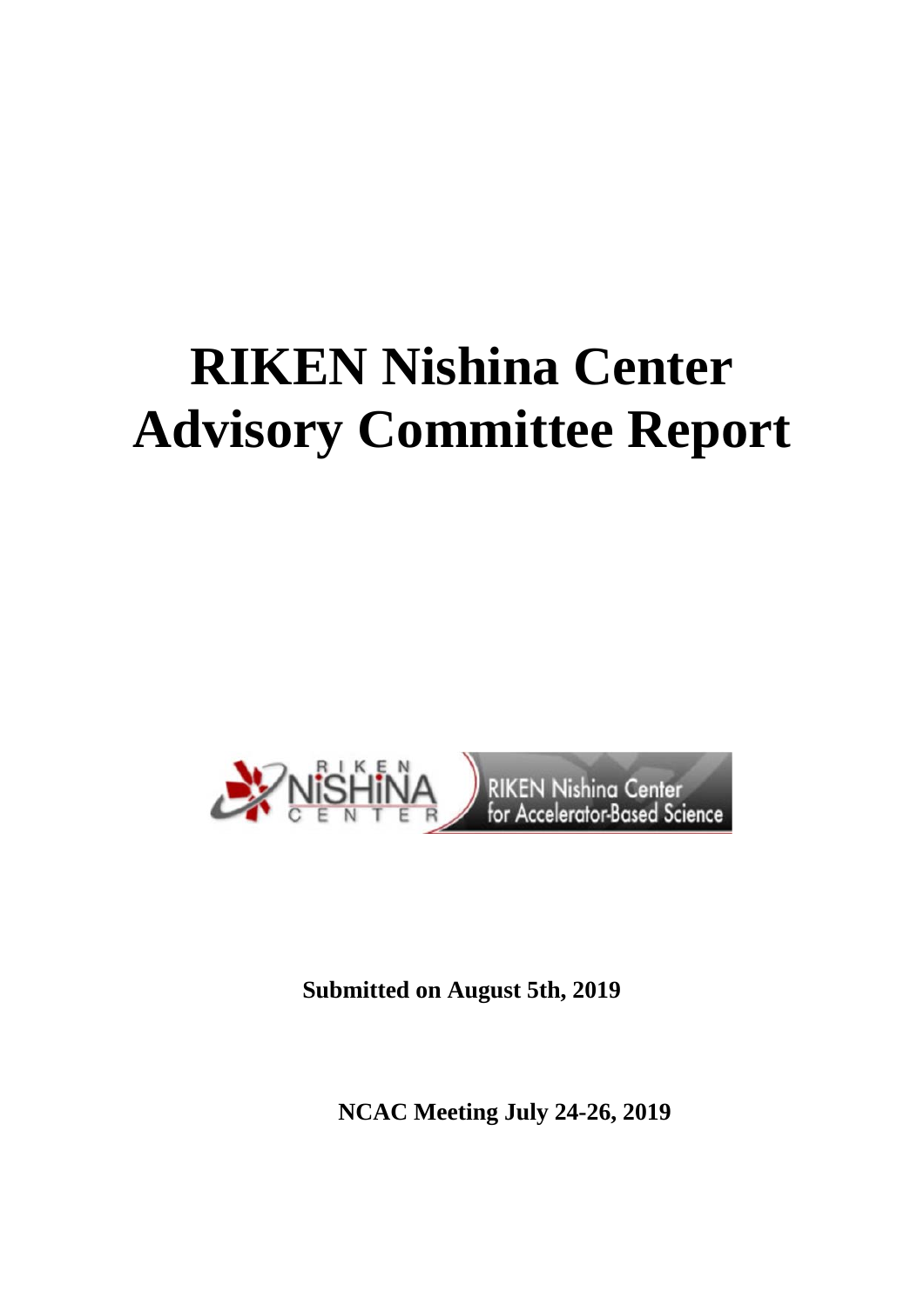# *Report: Findings/Comments and Recommendations* **from** *the NISHINA Center Advisory Council (NCAC)*

**Contents:** 

 **Foreword** 

- **I. Introduction**
- **II. Organization, Management, Personnel and Budget**
- **III. Nuclear Science and Transmutation Division**
- **IV. Sub Nuclear System Research Division**
- **V. Accelerator Applications Research Division**
- **VI. Research Facility Development Division**
- **VII. Safety Management Group and User Group**
- **VIII. Scientific Strategy and Management Policy Plan.**
- **IX. Recommendations from the NCAC to President Hiroshi Matsumoto (Summary table)**

**X. Annexes**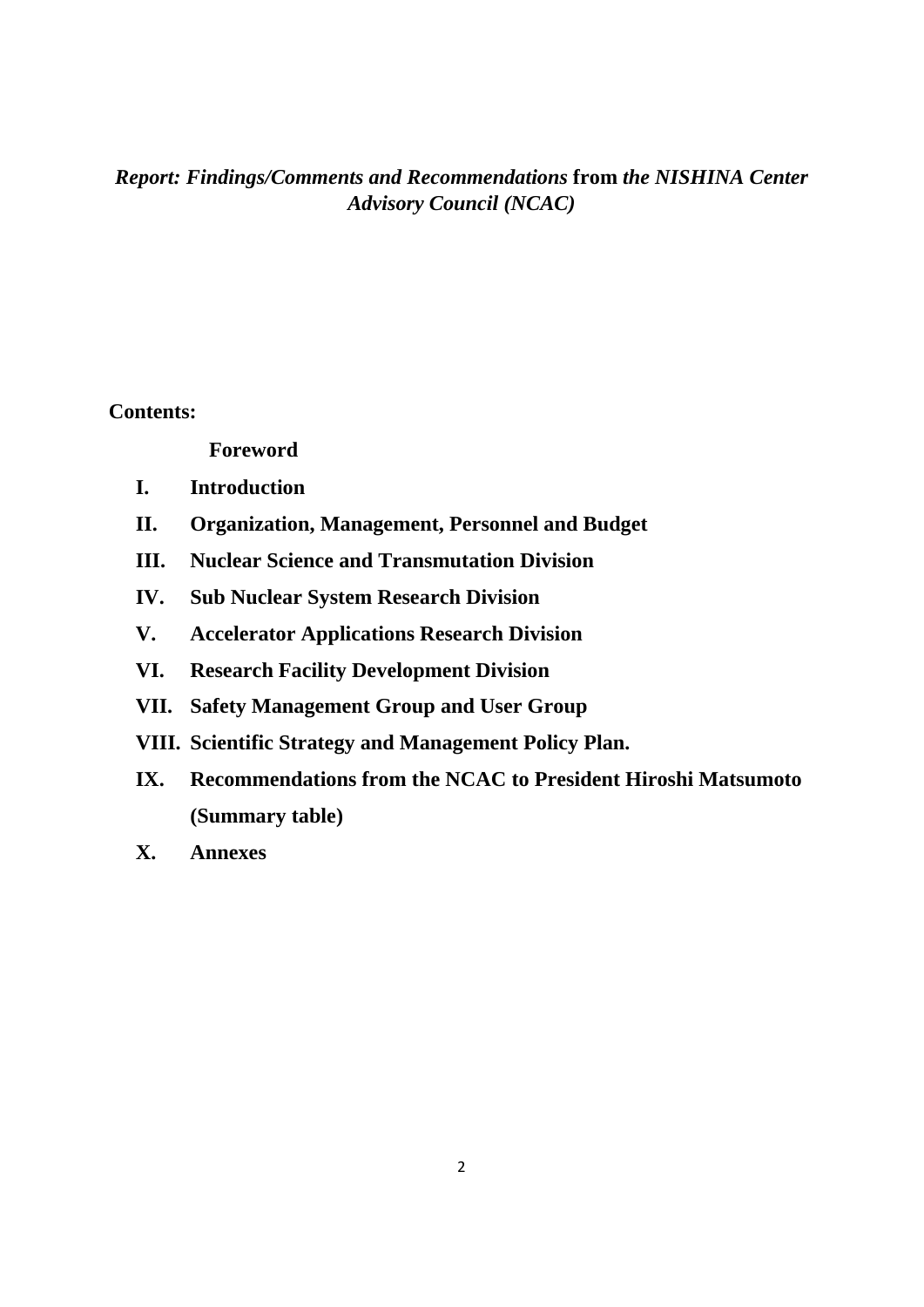#### **Foreword:**

**Following the discovery of element 113, named Nihonium (Nh), the celebration of the 150th anniversary of the Periodic Table of Chemical Elements and completion of its 7th row under UNESCO, the official closing ceremony will take place in TOKYO, 5th December., 2019.** 

**The Nishina Center Advisory Committee (NCAC) would like to enthusiastically congratulate, Dr K. Morita and his team, RNC management, and the RNC researchers and staff for this superb achievement.** 

**NCAC is also very pleased to emphasize here that research on Transmutation of Long-lived Fission Products within the ImPACT program, developed at Riken Nishina Center (RNC), has resulted in the awarding of the 21th Century Prize Invention Award (2018).** 

**The Riken Nishina Center should be congratulated to the recent publication in the journal Nature of the pioneering spectroscopy of 78Ni, indicating that this neutron-rich nucleus is doubly magic and possibly displays shape coexistence.** 

## **I. Introduction**

Firstly, the NCAC wishes to thank RIKEN President Hiroshi Matsumoto, Executive Director Shigeo Koyasu, Nishina Center Director Hideto En'yo, as well as all the members of the RIKEN Nishina Center (RNC) for their hospitality. It also acknowledges the considerable efforts made in presenting the perspective and scope of the activities of the RNC carried out by the research divisions, both locally and overseas, as well as the mid-term management and scientific strategy for future projects. NCAC was impressed by the excellent preparation for this committee meeting. In particular, the quality of the preparatory documents and the clarity of the presentations during the review were instrumental in facilitating this NCAC review. The committee congratulates the RNC Director, management and staff for the efforts made to respond with quite a number of actions to our previous recommendations. NCAC has appreciated the transparent and direct interaction with RNC Management and presenters during this three-day meeting.

NCAC is aware that this review of the NRC came at a rather special time due to the significant recent organizational changes: the transition from the Research Infrastructure Center to the Strategic Research Center, and the consolidation of the Chief Scientist Laboratories to the Cluster for Pioneering Research – CPR. This conversion of RNC into a strategic research center and associated reorganization with four Divisions is successfully providing more visibility for the infrastructure component of the lab as well as for the transmutation and other applied research.

This situation did result in rather precise guidance for the review process formulated as "terms of reference" to be addressed by NCAC. Thus, NCAC has reviewed the organization, the resources, the personnel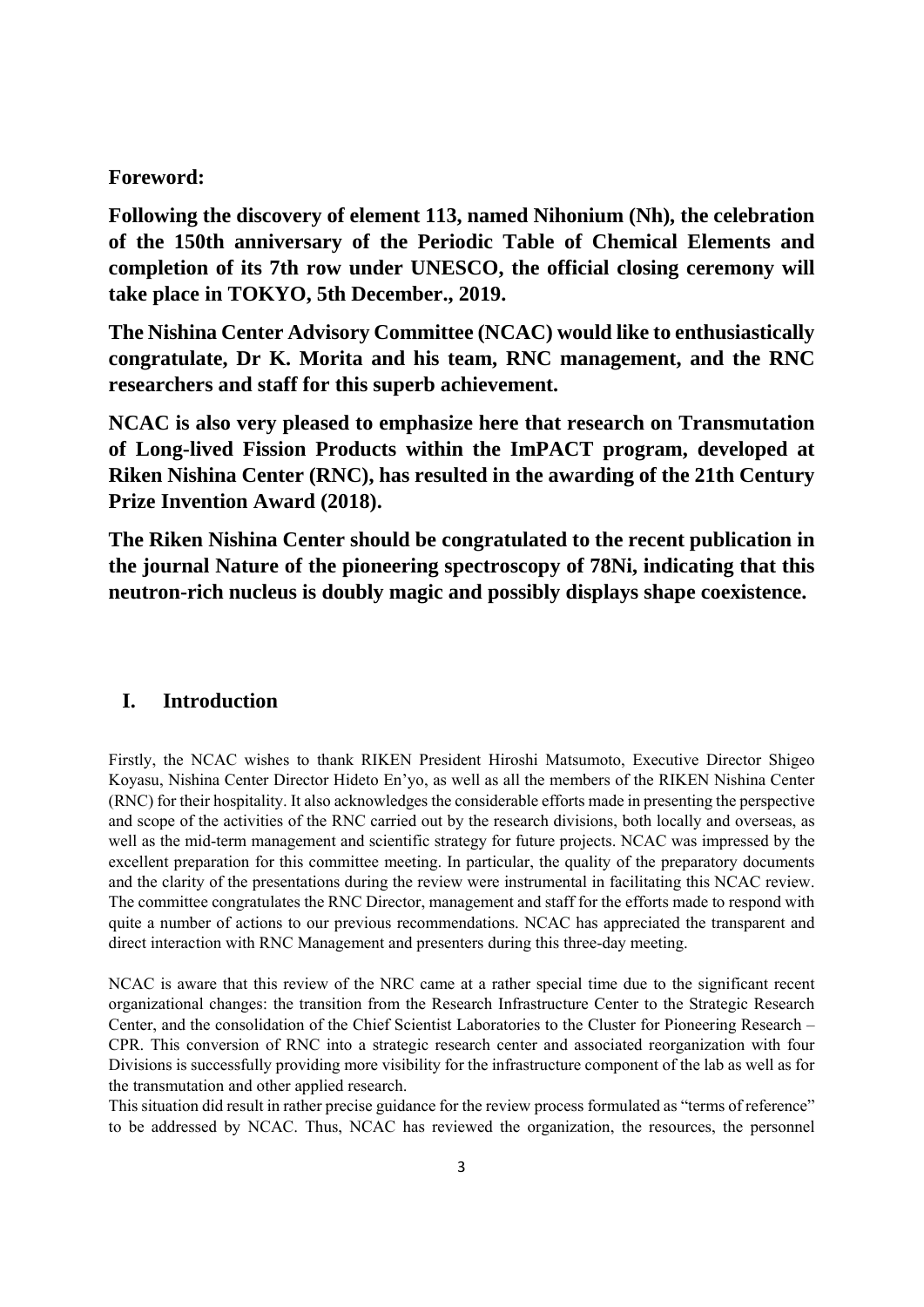operations and development, the science programs, the important upgrade projects and the 7-year strategic plan for the RNC guided by these terms of references provided by the president of RIKEN, Prof H. Matsumoto, and by the Director of the RNC, H. En'yo.

# **II. Organization, Management, Personnel and Budget**

#### **Findings/ Comments:**

#### **Organization**

As a result of RIKEN's overall organizational change and personnel system reform in JFY2018, the RNC organization underwent significant changes. These included the transition from the research infrastructure center to the strategic research center, and the consolidation of the Chief Scientist Laboratories to the Cluster for Pioneering Research (CPR).

The conversion of RNC into a strategic research center and associated reorganization with four Divisions is successfully providing more visibility for the infrastructure component of the lab as well as for the transmutation and other applied research.

#### **Management**

The RNC Director presented a realistic high-level SWOT analysis for the RNC.

A survey of the PIs on the RNC director's management indicate that approval for 5 of the 6 questions was around 70 %. However, the initiatives to promote diversity were viewed as weakest  $(\sim 50\%)$ .

#### **Personnel**

NCAC acknowledges that the personnel system reform in JFY2018 has enabled the indefinite-term employment of 17 staff supporting the facility operation, providing more stability.

RNC management considers the number of staff supporting the facility as insufficient and sees challenges with succession.

Overall, NCAC is happy to see the stabilization of the employment situation for key research and technical staff for RIBF. It will be important for RNC to carefully plan for succession of key personnel in leadership positions as the center undergoes a generational change.

The limited diversity of the staff, in particular with respect to women among the PIs and among research staff, remains a problematic issue and no active program seems to be in place to improve gender diversity. RNC is attracting many domestic and international users, demonstrating the demand for and excellence of the facility.

## **Budget**

Building on the success of the ImPACT transmutation projects, which temporarily increased the funding, RNC plans to continue to pursue national scale projects that are aligned with the national scientific policies. NCAC endorses this strategy to contribute to the global challenges and secure extra funding. The implementation of user fees was considered but not carried out. The in-kind contributions by external groups are considered more valuable than the level of experimental running cost that could be offloaded onto the experiment collaborations.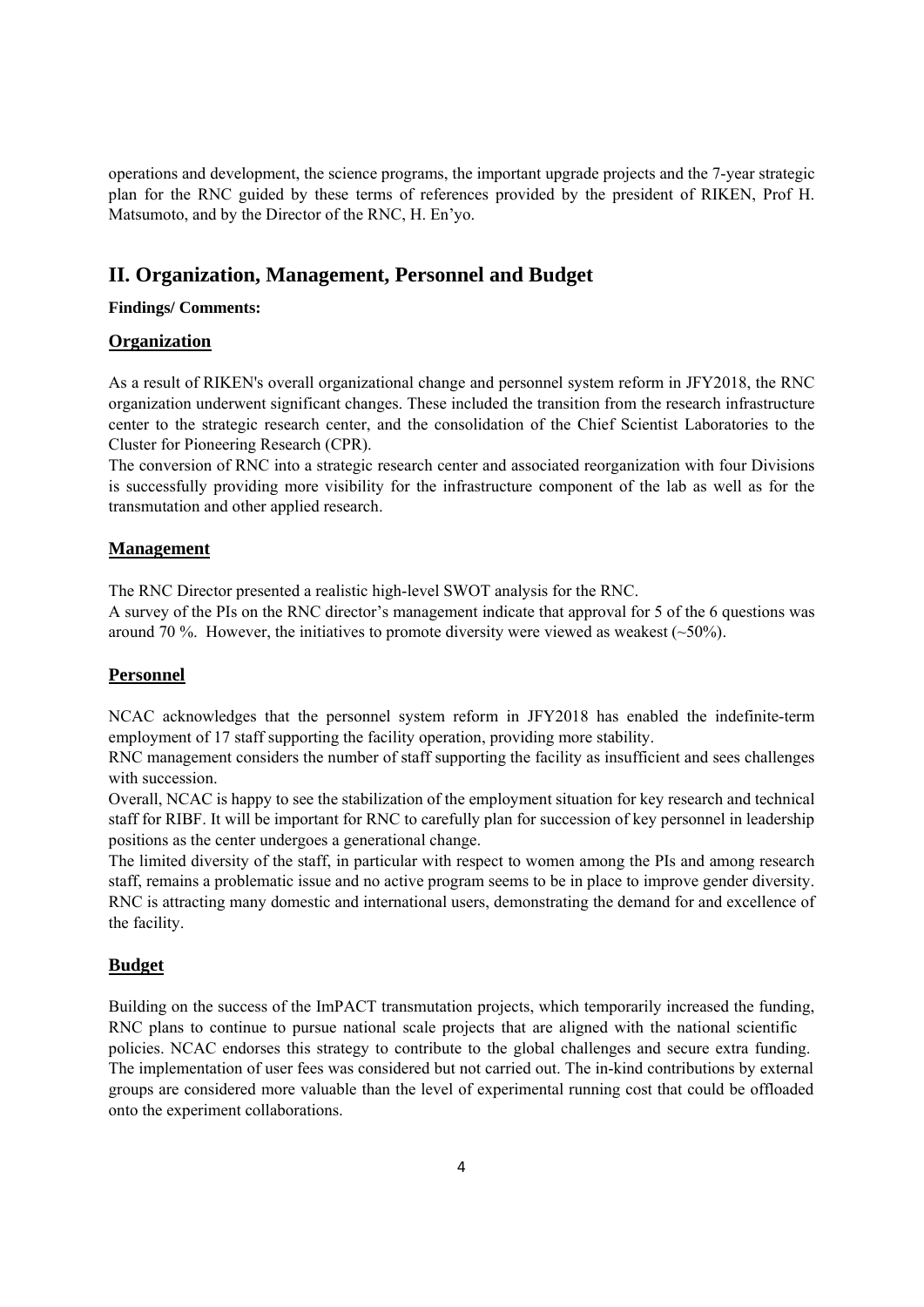#### **Recommendations**:

- **NCAC would like to see RNC establishing key performance indicators to define and measure RNC's success in delivering on its strategic plan objectives.**
- **NCAC recommends the urgent implementation of an effective strategy to increase gender diversity among the PIs as well as research and technical staff.**
- **NCAC recommends that RNC, together with RIKEN broadly, develop a strategy for its medical isotope production capabilities, in particular alpha emitters like At-211, focusing on supporting R&D with radioisotopes.**
- **NCAC encourages RNC to develop effective strategies to further strengthen links to universities and international partners.**

# **III**. **Nuclear Science Division and Transmutation Division**

#### **Findings/ Comments:**

#### **Facility in general**

RIBF is a world-class facility due to

- (i) the presently unrivaled intensities and variety of rare-isotope beams across the nuclear chart;
- (ii) the availability of state-of-the-art experimental equipment provided locally as well as contributed from abroad – for cutting-edge experiments;
- (iii) the dedication and enthusiasm of teams of local and international research groups carrying out first-rate nuclear science research at the frontier of the field.

#### **Superheavy elements research**

- The superheavy element program is world-class. Since the last NCAC meeting, the naming of element Z=113 (Nh) was approved by IUPAC and this exciting discovery has garnered the attention of society, as evidenced in many public lectures given about this topic.
- The group has developed a strategy for the production of the new elements with  $Z=119$  and  $Z=120$ in hot fusion reactions induced by intense V and Cr beams on Cm targets, employing – in the longterm – the upgraded GARIS separator at the new RILAC facility. This will keep RNC's SHE research program at the cutting edge in the field.
- More than 80 masses were measured with a Multi-Reflection Time-Of-Flight (MR-TOF) setup, including 6 first-time mass measurements of isotopes of the transuranium elements Es and Md. This is an exciting new research avenue within the SHE research portfolio.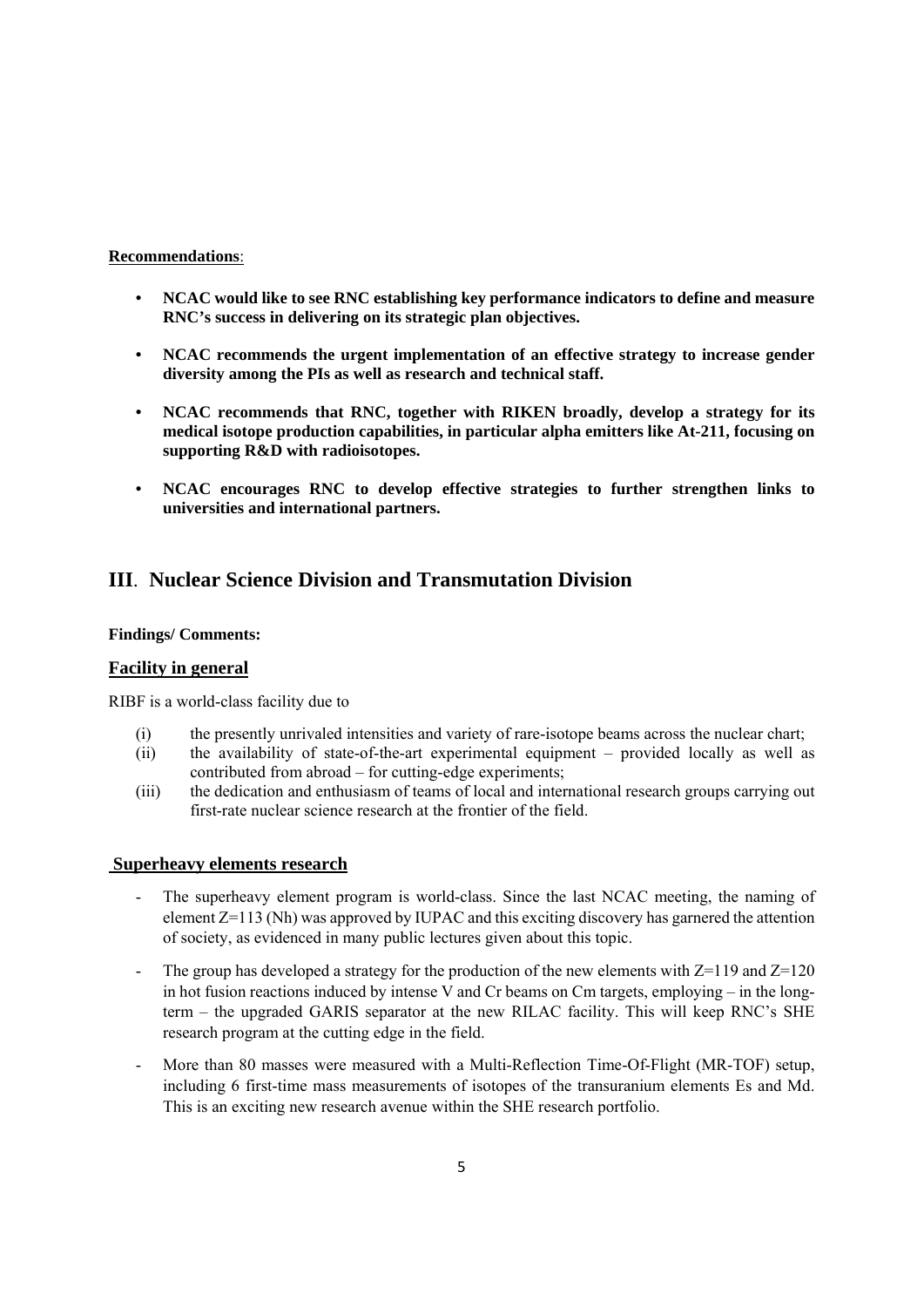#### **Nuclear structure physics**

- The RIBF has continued to maintain and attract new world-class instrumentation to capitalize on nuclear science opportunities, often within big international collaborations. The instrumentation includes the Zero Degree, SAMURAI and SHARAQ spectrometers, the MINOS liquid hydrogen target, the gamma-ray detector DALI2, the NEBULA neutron detector together with the FAIR/GSI neutron detector NEULAND, the  $S_{\pi}$ RIT TPC, a beam-line system to spin-polarize projectile fragments for precision moment measurements, and involves international collaborations such as EURICA, BRIKEN, and SEASTAR.
- Important highlights, at this point only achievable at RIKEN, include:
	- o The publication (in the journal Nature) of the pioneering spectroscopy of the first excited states in the doubly-magic nucleus  $^{78}$ Ni and resulting evidence for shape coexistence;
	- $\circ$  The first measurement of the low-lying excited states of <sup>40</sup>Mg, posing a puzzle for state-ofthe-art configuration-interaction shell-model approaches;
	- o The discovery of the very neutron-rich key isotopes  ${}^{60}Ca$  (N=40) and  ${}^{39}Na$  (N=28), providing critical information on the location of the neutron dripline and providing stringent benchmarks for nuclear theory on the quest to model nuclear binding across the nuclear chart;
	- o The first observation of a Gamow-Teller giant resonance in a radioactive nucleus accomplished using a charge-exchange reaction on doubly magic  $132$ Sn, at a quality comparable to stable-beam experiments, culminating in the extraction of the Landau-Migdal coupling constant;
	- $\circ$  The first magnetic-moment measurement for the 3/2 isomer of <sup>75</sup>Cu, reported in the journal Nature Physics;
	- $\circ$  The proof of an extended neutron wave function for the very neutron-rich nucleus <sup>22</sup>C and first tantalizing hints for interesting di-neutron correlations in  $\frac{11}{11}$ .
	- o The half-life measurements with EURICA that have an impact on our understanding of the formation of the rare-earth peak in the r process.

#### **Additional observation: Nuclear structure physics**

- Noteworthy future developments of the experimental capabilities that should be strongly supported include
	- o Mass measurements with the Rare RI Ring;
	- o The HiCARI high-resolution in-beam gamma-ray spectroscopy campaign;
	- o The SLOWRI program with low-energy RI-beams;
	- o First SCRIT experiments enabling electron scattering on rare isotopes;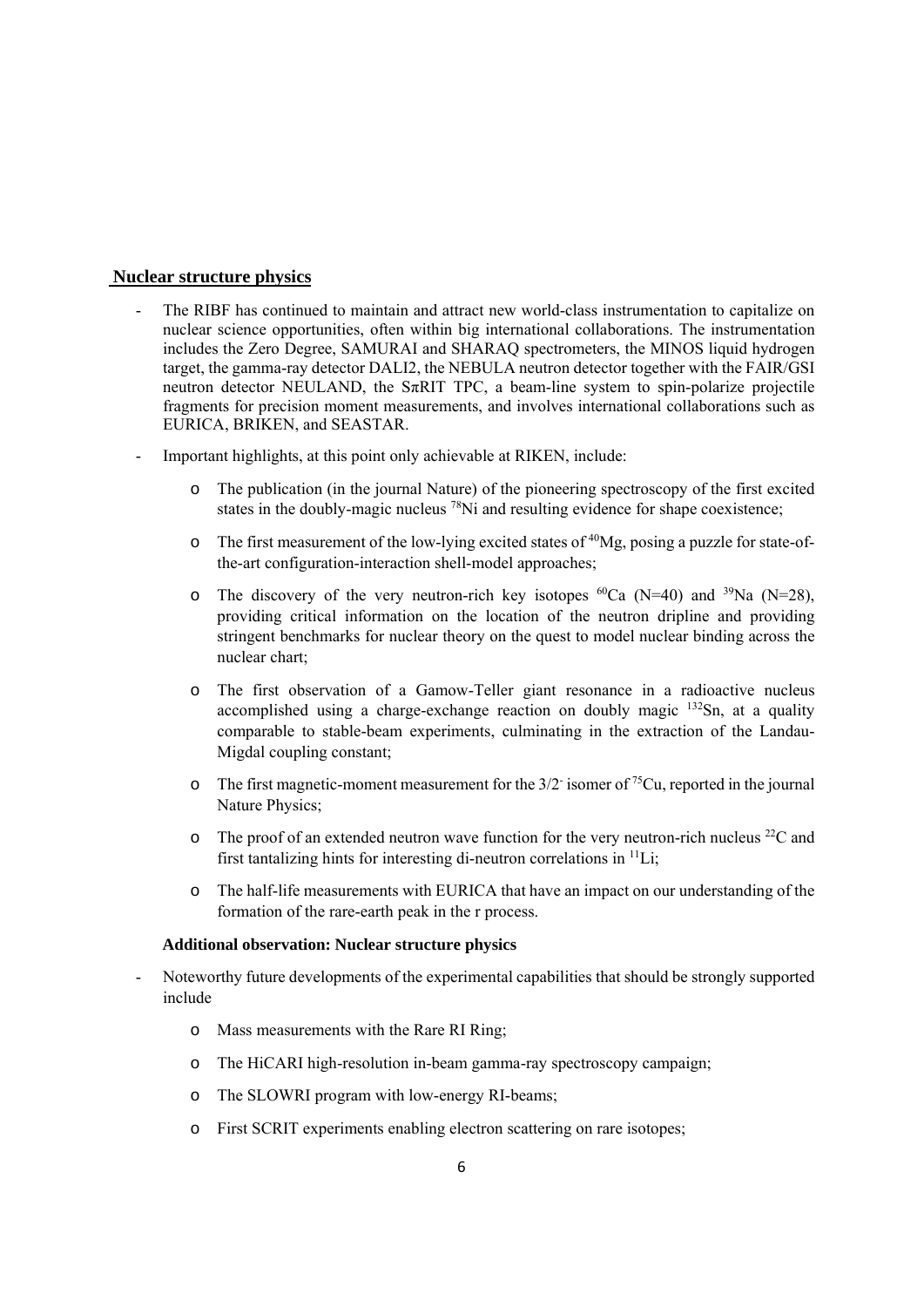# **ImPACT:**

#### **Finding/Comments:**

ImPACT (ImPACT-1 and beyond ImPACT-1) is a new strategic program at RIKEN/RNC, aiming at the "Reduction and recycling of high-level radioactive wastes through nuclear transmutation". RNC focuses on:

- (i) nuclear data accumulation at RIBF (ImPACT-1) with direct cross-section measurement of Long Life Fission Product (LLFP) and direct detection of reaction residues (at ZD or SHARAQ spectrometers), taking significant advantages of RNC accelerator/beam-line facilities
- (ii) and accelerator and target development (post ImPACT-1) with a one ampere-class deuteron linac for nuclear transmutation and demonstration of the effectiveness.

The ImPACT-1 program was a unique effort to start connecting basic science with the need of society. It was prioritized under the RIKEN/NRC initiative and provided fundamental prospects from the deep understanding of transmutation process to the technology to reduce nuclear waste drastically.

The one ampere-class deuteron single-cell linac proposed for nuclear transmutation (as the post ImPACT-1) is very innovative and challenging. It aims at realizing single-cell RF cavities with magnetic focusing elements to accelerate deuterons up to 200 MeV/u. To realize it, RNC should prepare for the next development program. First, RNC will need to lead the basic research to demonstrate technical feasibility. As the new development program will become inherently large-scale, the collaboration with appropriate partners will be inevitably required. Considering its scale and the impact on RIKEN, the preparation of new development program needs strong lead and support with the RIKEN headquarter.

#### **Recommendations:**

- **Complete the conceptual design of the linac and then have a technical review on the design, which are essential to conduct the prototyping program as the next step and to attract major funding support beyond the ImPACT-1 program.**
- **Establish strong collaborations with appropriate partners for key technologies for the accelerator and target systems.**

## **Nuclear Astrophysics**

#### **Findings/Comments:**

Astronomy projects with space instruments on the Hitomi and Maxi missions are a successful complement of the RNC towards astrophysics.

The High-Energy Astrophysics Laboratory had been involved in establishing the Hitomi and Maxi space experiments for astronomy in X rays. Cosmic plasma can be heated to highest temperatures that emit X-ray continuum and line radiation. This typically occurs near supernova explosions and in intergalactic space; recombination lines signify the presence of heavy elements such as Nitrogen, Sulfur, or Iron, and thus allow to obtain a cosmic census of the production of those heavy elements by cosmic nuclear fusion reactions and supernova explosions ejecting products thereof.

The Maxi mission on the space station has the group as the PI institution. It has been successful monitoring transient events in the X-ray sky, which often are related to bursts releasing nuclear-fusion energy on the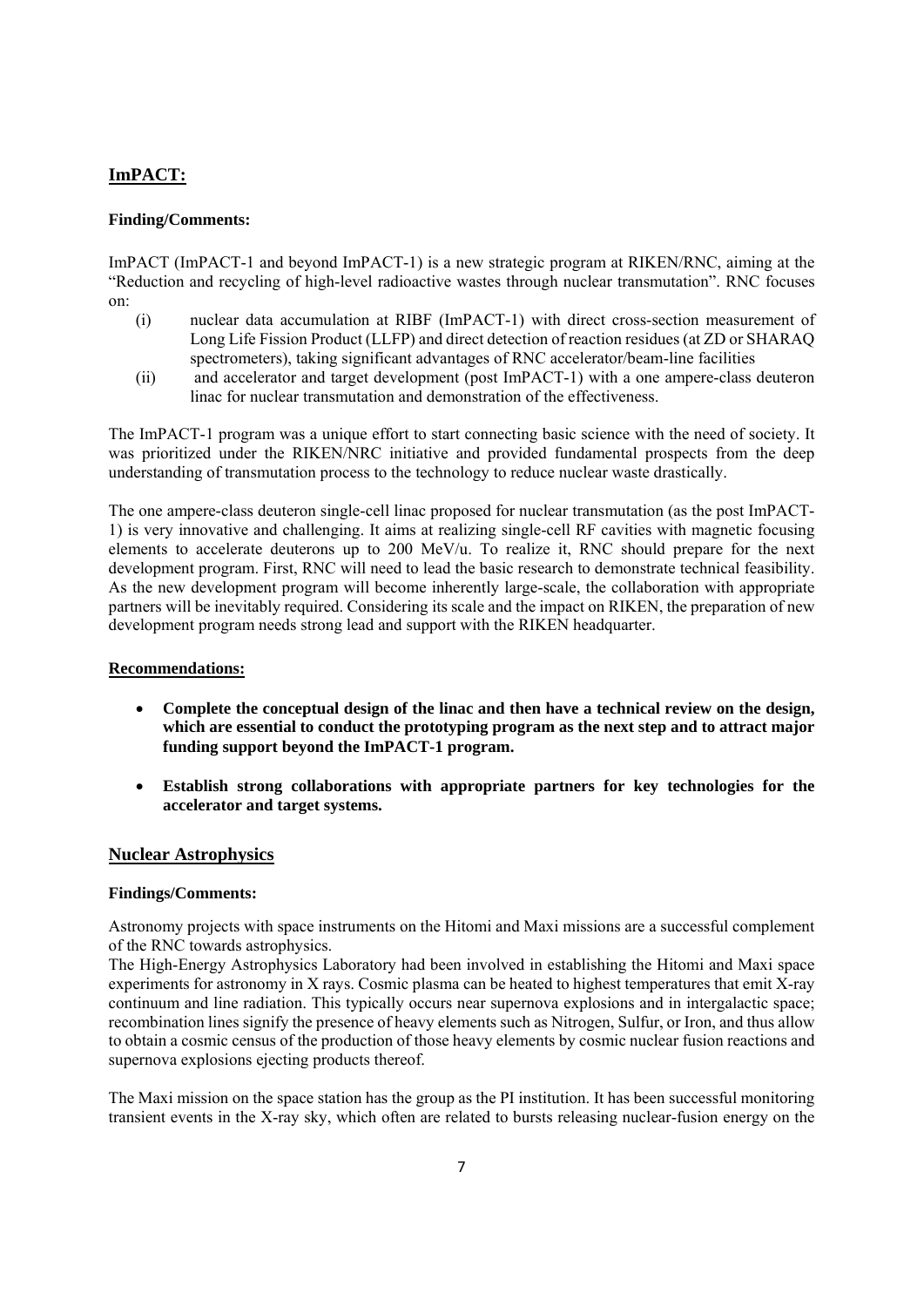surface of compact stars. The instrumental activities linked closely to the space agency JAXA and to space experiments and its high-energy radiation detectors is essential towards any future project in high-energy astronomy.

NCAC compliments the team on the successful first Hitomi data, and strongly supports the replacement mission efforts, as well as the presented future hardware plans. NCAC encourages continued collaborations with experiment, theory and observations and recommends to maintain focus on the nuclear-astrophysics questions.

The Astro-Glaciology Research Group has established and exploited access to unique samples of ice from Antarctica, which includes a record of cosmic events and extraterrestrial variations such as imparted by nearby supernova explosions.

The group showed impressive detail recorded from solar-activity cycles, as well as tantalizing signal spikes that may be related to supernova explosions in our Galaxy in the past thousands of years. This archeological research put the group into a world-leading role. Challenges in chemistry and geophysical processes are addressed through collaborations with several other institutions. The exploitation of ice-core data record will be expanded to nearly the past million years of history in the next ten years. The new laser-aided ice melting device will further strengthen this position and the new instrumentation based on this project is strongly supported.

#### **Recommendations:**

- **RNC should strongly support these unique astrophysics programs and strengthen the links to nuclear astrophysics experiment, theory, and modeling.**
- The Focus of the Laboratory's work towards nuclear physics in the universe and its nuclear**structure connections will maintain and extend the Laboratory's role both within RIKEN and representing RIKEN in the scientific community of nuclear physics and of astrophysics.**

# **IV. Subnuclear System Research Division**

#### **Theory**

#### **Findings/ Comments:**

The RNC theory division is playing a leading role in guiding new developments and in the fundamental connections of nuclear and particle theory, with outstanding scientific accomplishments broadly in the area of QCD and few-body physics, and has led to the establishment of the interdisciplinary iTHEMS program. Highlights of the theory division include pioneering studies in lattice QCD of few hadron systems, QCDbased descriptions of dense matter in neutron stars, and investigations of strongly interacting few-body systems including their universal aspects. At the same time, the world-leading RIBF is opening up new, high-impact directions in theory, which are key to maximize the science return and future planning at RIBF.

The NCAC is very concerned about the future of the RNC theory effort. The two present group leaders have recently moved to iTHEMS program director and to Kyushu University and the group has so far not been rebuilt. In addition, 3 of the 6 permanent scientists will move to iTHEMS, which will further decrease theoretical activities connected to the RIBF discoveries. The NCAC therefore strongly supports the RNC's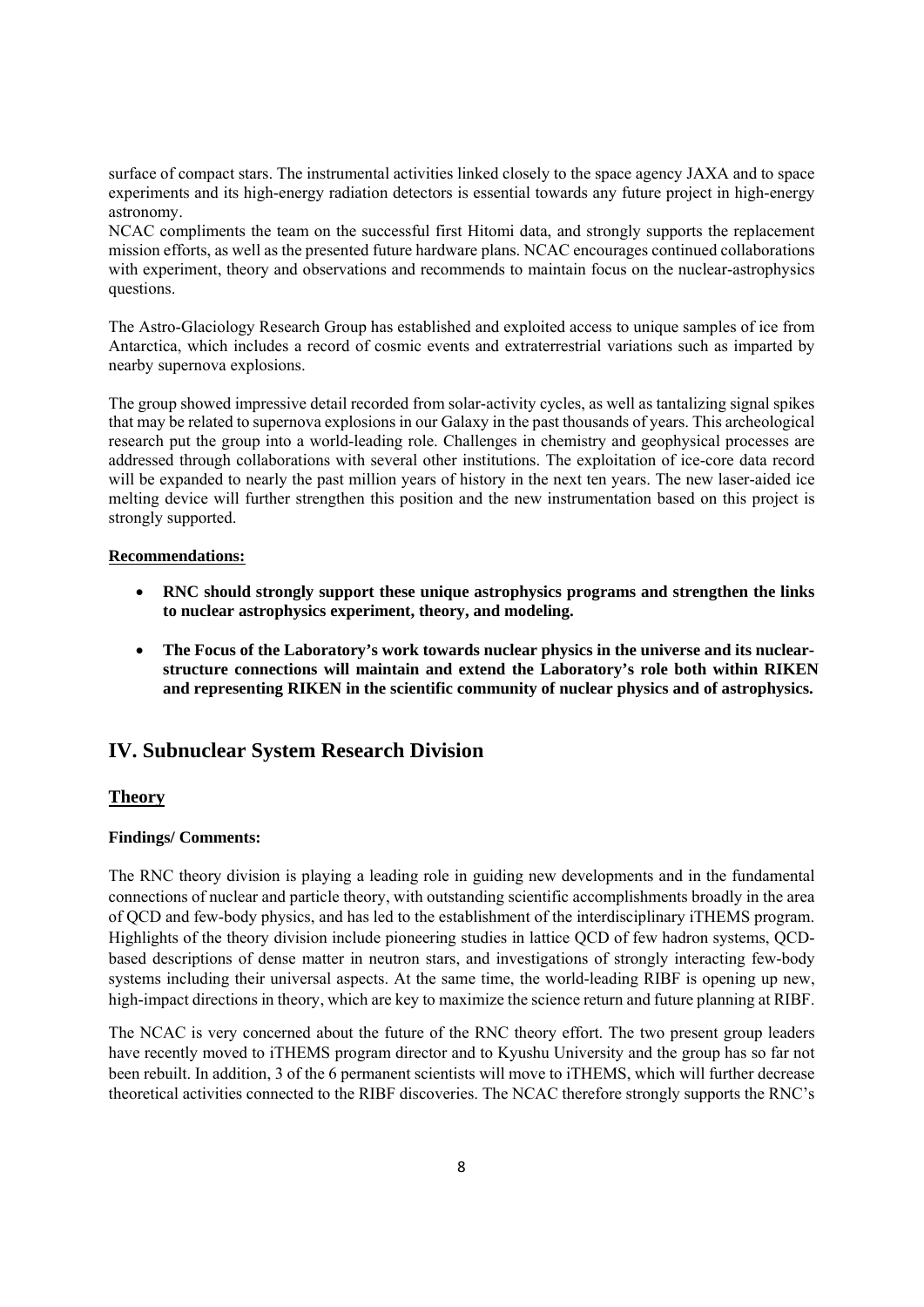initiative to recruit a tenured Group Director as a successor to Hatsuda as quickly as possible, in order to secure a broad and internationally highly competitive nuclear theory program.

Considering the strong competition among international rare isotope beam facilities, strong leadership in nuclear theory at RIBF is critical. Otherwise the intellectual leadership at RIBF is facing serious threats once the international competing facilities start to become operational in 2022. Recruiting an outstanding nuclear theorist to lead and develop the RNC theory division located at RIBF is therefore urgently needed.

#### **Recommendations:**

- **In addition to a tenured Group Director, the NCAC strongly recommends to urgently rebuild the theory group with permanent positions in modern low-energy nuclear theory, located at the RIBF building, to provide support and intellectual guidance for RIBF.**
- **In order to develop a long-term and broad theory effort, the NCAC recommends to consider emulating the highly successful RIKEN-BNL theory fellow program to seed new faculty positions in theory at universities.**

#### **Hadron Physics at RIKEN Subnuclear System Division**

#### **Findings/Comments:**

Hadron Physics research activities are conducted by several groups in the RNC such as Meson Science Lab., Radiation Lab. etc. at variety of research facilities over the world, RIBF, GSI, LEPS, BNL-RHIC and J-PARC, based on the competitive funds independent from the RNC budget. These research activities are important to keep the diversity of basic sciences in broader range of hadron physics in RNC. Nowadays, a close relationship is rapidly growing between high-density hadronic matter physics and nuclear astrophysics in the r-process nucleosyntheses in connection with the gravitational wave observations from neutron star binary merger.

Recent highlights of the groups include:

- (i) the discovery of an exotic nucleus containing two protons and a kaon "K-pp" at J-PARC.
- (ii) nearly start of data taking on the mass modification of φ vector-meson in nuclei at J-PARC.
- (iii) new data on deeply-bound  $\pi$  mesonic atom in Sn isotopes with spectroscopic accuracy at RIBF.
- (iv) an experimental search for the η′ meson bound state at GSI.

Recently, a new Chief Scientist laboratory has been launched in RIKEN in the field of hadron physics. Hypernuclear physics with heavy ions at FAIR in Germany and at HIAF in China is planned to be a new research field. By applying new production mechanisms of hyper fragments, a new type of hypernucleus so far impossible to access would become within experimental reach. This is a totally new research direction similar to the hypernuclear spectroscopy in J-PARC. By strengthening the domestic and international cooperation, the RNC hadron physics groups could maintain their leads in hadron physics at J-PARC. It would be also nice to observe timely alternation of generations in the leadership of hadron physics in the RNC in the coming several years.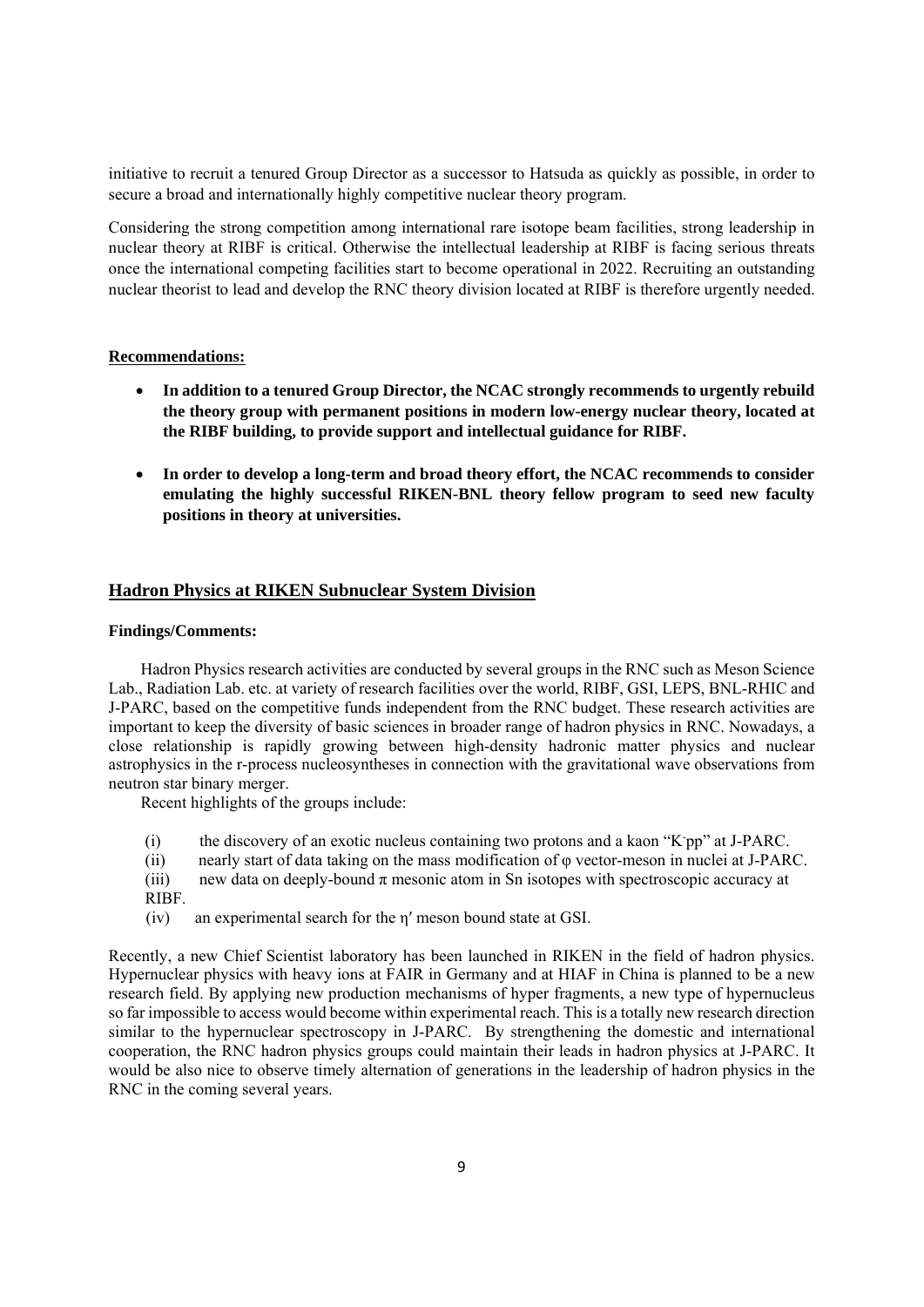#### **Recommendation:**

• **NCAC recommends to organize research collaborations between CPR and RNC in hadron physics as complementary partners.** 

#### **RIKEN-BNL Research Center**

#### **Findings/Comments:**

RBRC is a world-leading center for the high-energy study of QCD and has made possible the world's first and only polarized proton collider at RHIC. Substantial financial investments from RIKEN and the sustained scientific contributions from RBRC over two decades were essential. A new MOU for JFY 2018- 23 has been signed and RBRC continues to be a unique, highly successful model for international scientific collaboration in experiment, theory and computation.

Recent scientific highlights include: the surprisingly strong nuclear dependence of the single spin asymmetry associated with forward neutrons in p-A collisions; the impressive progress in the study of chiral matter, which is a growing enterprise in condensed matter physics with broad potential applications, e.g. quantum computing; and precision lattice QCD calculations of the anomalous magnetic moment of the muon, whose measurement is in tension with the Standard Model prediction and where new, high precision data are expected in the near future.

RBRC is playing a leading role in the construction of the sPHENIX detector that will be used to carry out a study of jet structure in heavy ion collisions. sPHENIX will study jets and associated phenomena at RHIC energies that are complementary to the LHC, and where backgrounds are lower. At present, it is anticipated that sPHENIX will take data in the years 2023-25.

Beyond sPHENIX, if the EIC design based on RHIC is selected and proceeds to construction, Japan will be presented with a significant opportunity to participate in the next frontier collider built on the RBRC investments. It is anticipated that the U.S. Department of Energy will formally launch the EIC project in the near future.

#### **Recommendation:**

 **NCAC recommends that RBRC should remain an active, international center for highenergy QCD until the full scientific output of sPHENIX is realized.** 

#### **RIKEN-RAL**

#### **Findings/Comments:**

Muon science research at the muon facility at RAL covers a diverse range of topics, from fundamental to applied, with emphasis on condensed matter science. Research highlights include: the discovery of unusual spin dynamics in High-Tc superconductors, the characterization of intrinsic ion diffusion in ionic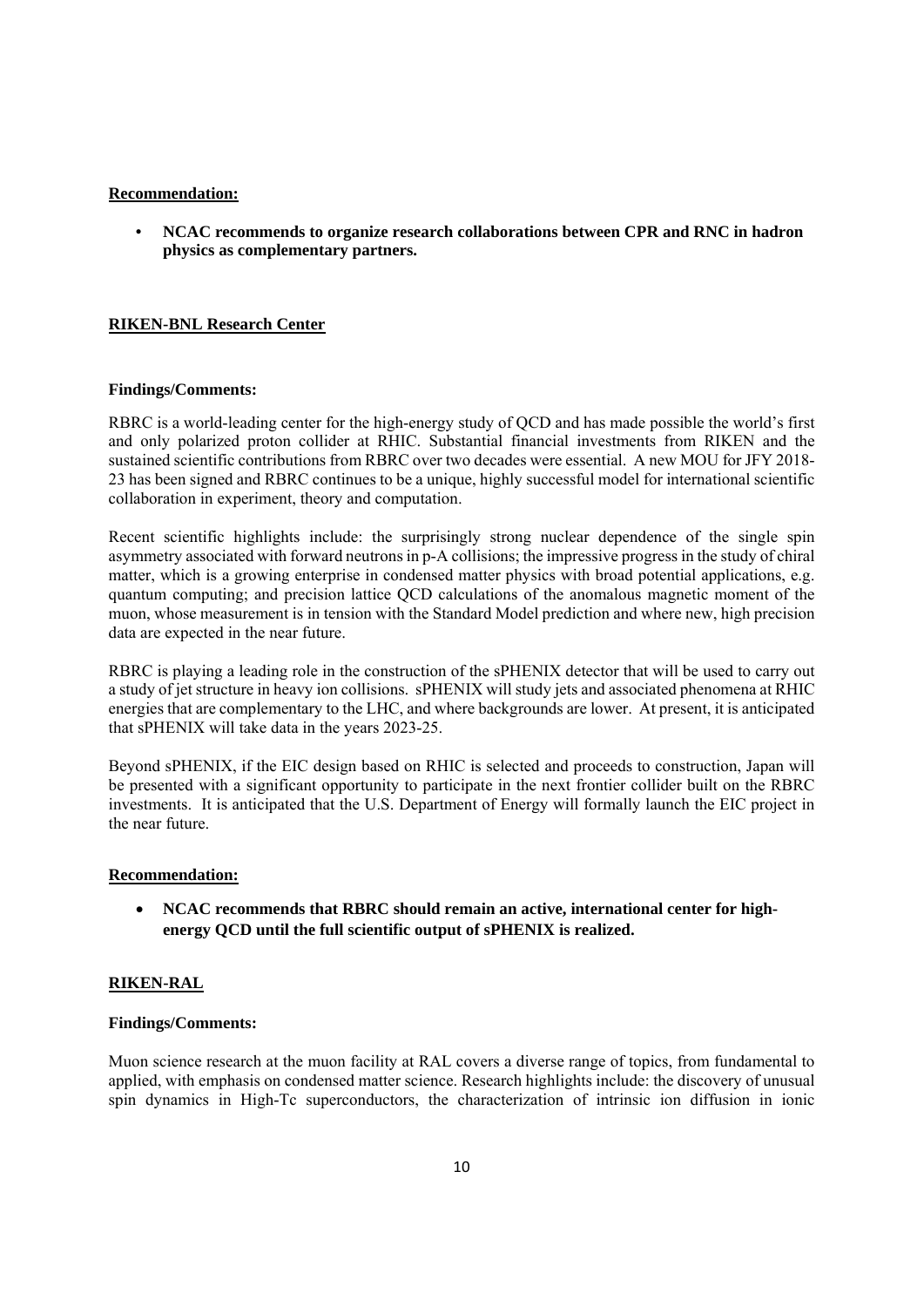conductors, the development of depth dependent elemental analysis and the measurement of the proton Zemach radius.

NCAC endorses the decision of RIKEN to close the operation of RIKEN-RAL facility. NCAC acknowledges the effort of RIKEN-RAL over 30 years to promote Muon science research and to bridge nuclear science and condensed matter science.

Based on the new contract between RIKEN and RAL, the joint program on muon science will be maintained until 2023, while the ownership and the responsibility of operation of the facility were already transferred to RAL. The financial commitment of RIKEN to the facility at RAL will be terminated in 2023. However, the muon facility at RAL will be open for users under the initiative of RAL even after 2023. In parallel, an increase in the performance of the muon facility at J-PARC is expected in the next few years. The opportunity of conducting muon science for users will not decrease or may even increase in at least the next five years. The effort of RIKEN to not influence the on-going and future activities of muon science at RAL is highly appreciated.

#### **Recommendation:**

 **RIKEN may consider implementing its excellent expertise in muon science to the condensed matter science community through RIKEN-CEMS. NCAC recommends further strengthening this effort in completing the development of the ultra-slow muon technique.** 

## **V. Accelerator Applications Research Division**

#### **Beam Mutagenesis Group**

#### **Findings/Comments:**

Beam Mutagenesis group has developed high mutation rates and various mutant with very short irradiation of heavy ion beams, which is a unique tool for the discovery of novel functions of genome, compared to the genome editing. The Ion Beam Breeding activities remain a very visible and productive application of RNC, which includes both application such as breeding of plants and microbes and basic science such as genome evolution by heavy-ion beam radiation.

NCAC recognizes the importance of ion beam breeding, as evidenced by the launch of an IAEA Coordinated Research Project in 2019, which will lead to an increasing number of international users in the near future

#### **Recommendation:**

**NCAC recommends the group to become a "Hub" of activity of mutagenomics for society.** 

#### **Radio Isotopes Application Research Group**

#### **Findings/Comments:**

Most notable activities are the development of production techniques for the theragnostic medical isotopes  $^{67}$ Cu and <sup>211</sup>At; distribution of  $^{67}$ Cu has started in 2018, large-scale production of <sup>211</sup>At was achieved, and R&D for producing <sup>225</sup>Ac and <sup>212</sup>Pb is arranged. Alpha-particle therapy, has potential for significant societal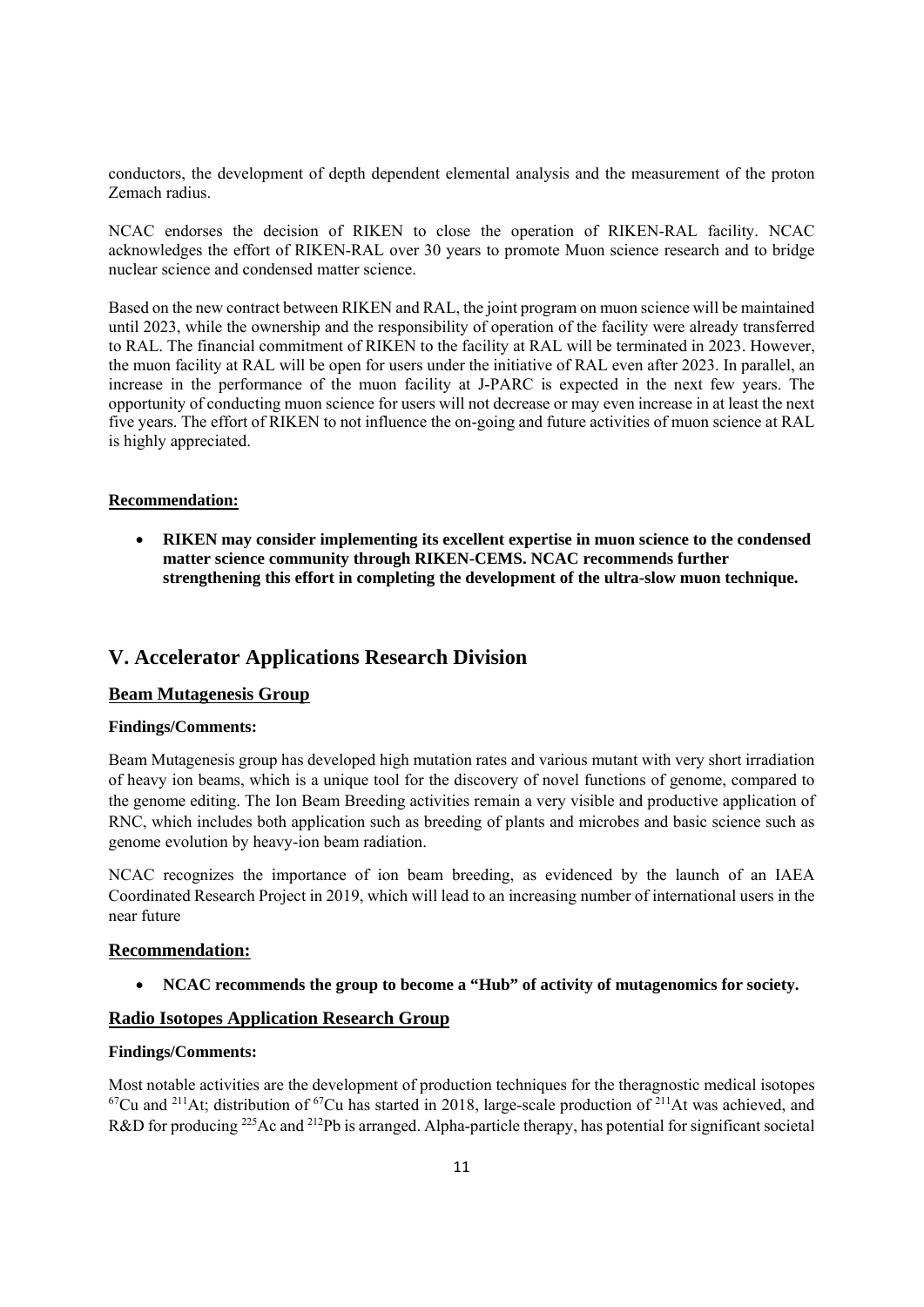impact. The activity has been carried out through collaboration with other institutions that also provide precious radio isotopes, which is highly beneficial to society.

#### **Recommendation:**

 **NCAC recommends that RNC (or RIKEN) should develop the optimal strategy to maximize the benefit of accelerator applications to society. Specifically, medical use of short-lived radio isotopes is expected to increase significantly in the near future, and RNC (or RIKEN) should strengthen collaboration with related organizations to the maintenance of a platform for the stable supply of short-lived radio isotopes and development of the network.** 

# **VI. Research Facility Development Division**

#### **Accelerator development**

#### **Findings/Comments:**

NCAC congratulates RNC on the excellent operation of the accelerator complex and with steadily improving performance. Developments such as the 28 GHz ECRIS, the high-pressure windowless charge state stripper and the modification of the RRC cavity have improved the performance of RIBF accelerators significantly since NCAC2016. U-beam intensity was increased from 49 to 71 pnA and Xe-beam increased from 102 to 173 pnA boosting the beam power beyond the ten-kilowatt regime.

An increase of the beam intensity provided to the SHE program will be achieved by the RILAC upgrade using superconducting QWR and a new 28GHz ECRIS. This SRILAC will be in operation by the end of the year 2019. NCAC congratulates the Accelerator Group to the successful collaboration with KEK on the SRF development, which has become the foundation of the RILAC upgrade program.

The beam power is reaching the 5-15 kW level depending on the element, which is destructive for equipment so that the Machine Protection System (MPS) needs to be reviewed and eventually upgraded.

The availability of the machine complex is decreasing because of ageing equipment and deferred maintenance as a result of lack of funds and limited staff. In the period of the mid-to-long term plan, the Accelerator Group will lose a significant number of people due to retirement. NCAC realizes that a refurbishment program and adequate staffing is required.

An intensity increase by a factor of 10 has been proposed and will need development of the accelerators (fRC, SRC), of the MPS and of the scientific instrumentation. The key development for the increase of intensity, the charge stripper ring, is a unique and challenging device.

The high-intensity frontier is and will be the driving force in the field of RI-beam science. However, the intensity increase will cause serious problems because of heat load, increased radiation and high electricity costs. The development of beam recycling technology with a storage ring will become critically important to pursue the efficiency frontier. RNC needs to proceed with this R&D effort as a mid- and long-term scope.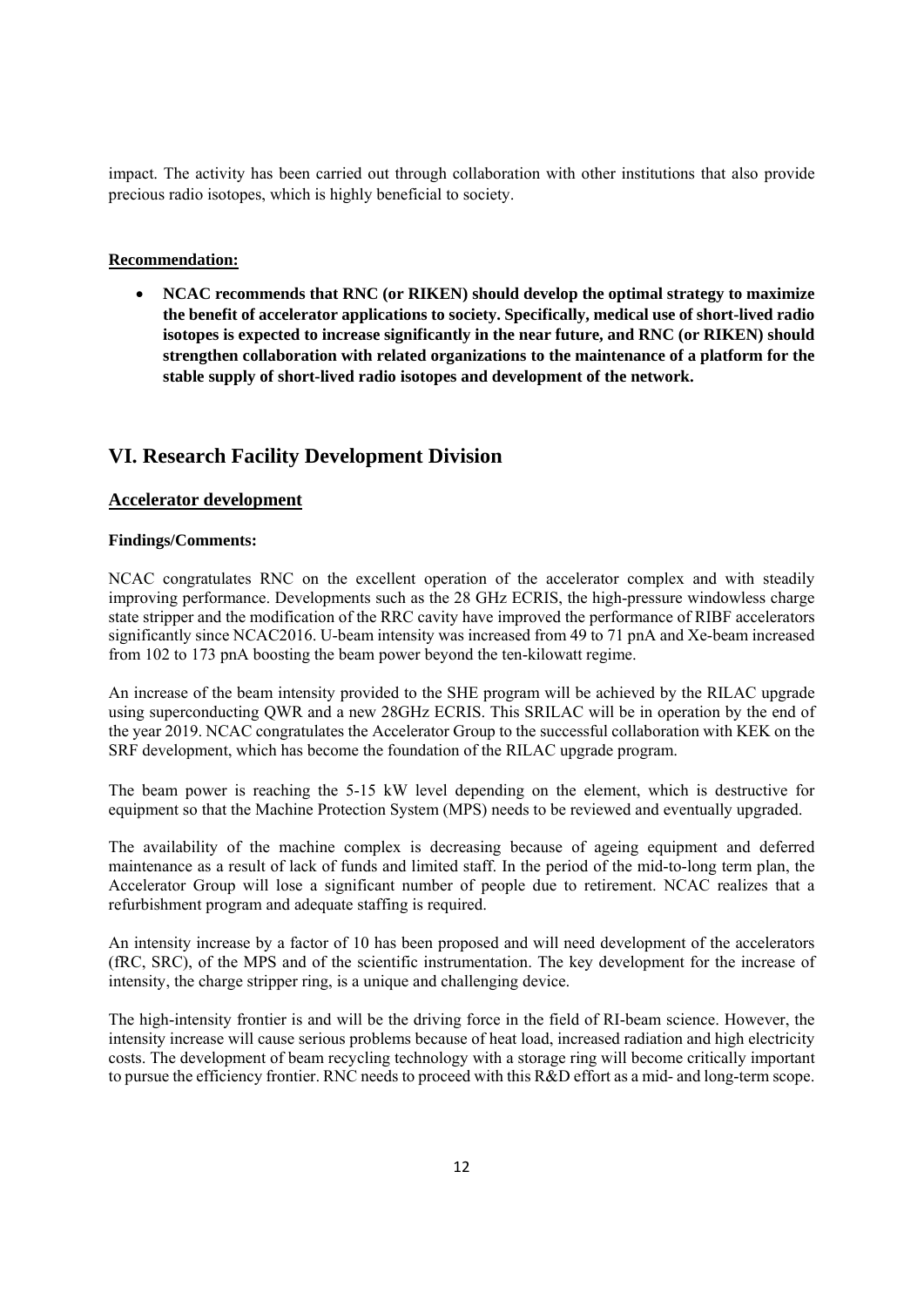#### **Recommendations:**

- **NCAC recommends to establish the accelerator intensity upgrade plan and to organize an intense technical review of the beam optics, technical feasibility, and required funding, to realize this plan with the highest priority as the RNC near future project.**
- **NCAC advises to start the R&D effort on the energy efficiency improvement.**
- **NCAC recommends to strengthen connections to university groups in accelerator science and to attract students to work on the unique intensity upgrade projects.**

#### **Experimental Facilities in RIBF**

#### **Findings/Comments:**

Experimental facilities have been well developed in the period reviewed. Great efforts have been put into the improvement of BigRIPS reliability and efficiency.

The SAMURAI experiments have started, which opens further opportunities for reaction research with RI beams. The unique facility of SCRIT is ready for electron scattering experiments. A test experiment has been successfully run for rare RI-ring with a mass resolution of  $\delta m/m$  -10<sup>-5</sup>. MRTOF with RF carpet technology measured mass values about 100 nuclides.

NCAC congratulates the dedicated RIBF staff on successful operation of these unique research facilities.

Evaluations of high-power thermal and stress tolerance of target and primary beam dump have been conducted with ANSYS in view of the successful intensity increase. However, NCAC points out that the significant beam power upgrade requires a major development of the target to cope with the significantly large power deposition.

#### **Recommendation:**

 **NCAC recommends the establishment of the upgrade plan for the accelerators and scientific instrumentation including target development and to conduct technical reviews to realize the intensity increase program as soon as possible.**

# **VII. Safety Management Group and User group**

#### **Radiation safety**

#### **Findings/Comments:**

The RIBF has a dedicated radiation safety group that (i) is in charge of the radiation monitoring equipment, ensures the safety of (ii) researchers and (iii) experiments, and that (iv) manages all regulatory and legal matters related to radiation safety.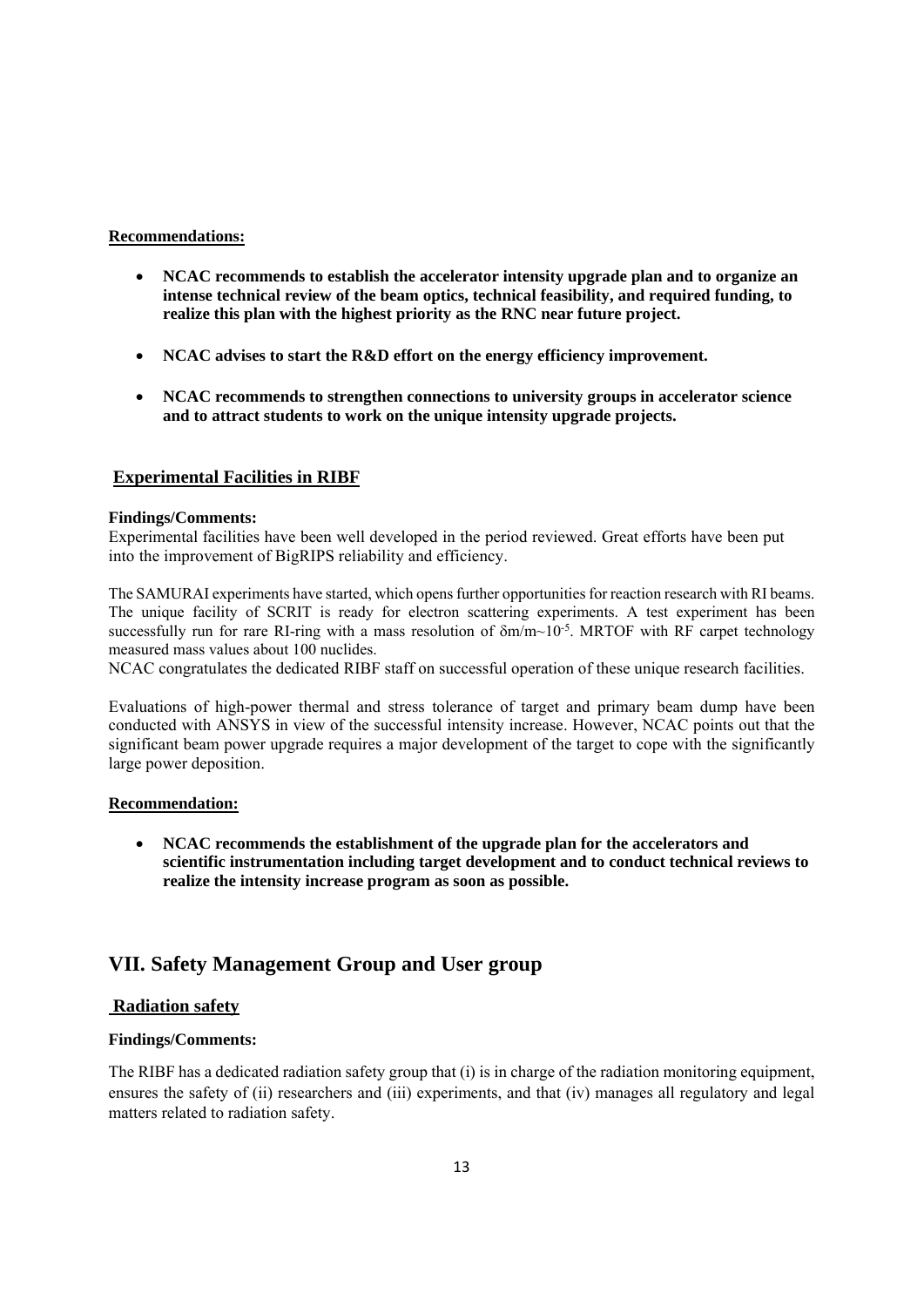- Important achievements include:
	- o The group provides online radiation-safety training for about 500 users per year
	- o The team manages the radiation safety infrastructure and procedures for the RILAC upgrade
	- o An upgrade of the radiation control system of RIBF
	- o Securing the license for the linac construction and the use of unsealed radionuclides in the framework of radioisotope production

With the newly established program to produce research quantities of radioisotopes, the facility must continue to adjust the procedures and implement additional safety measures to cope with the increasing potential for radiation exposure of nuclear chemistry workers.

#### **User program**

#### **Findings/Comments**

RIBF continues to attract large number users, domestic as well as from abroad (e.g.  $\sim$ 100 domestic and 200 users from abroad in 2018). Some of the user groups have contributed significant, cutting–edge experimental instrumentation that enabled new research avenues, e.g. EURICA (high-resolution Ge detectors for decay spectroscopy), NeuLAND (neutron detectors), and BRIKEN  $(^{3}$ He neutron detectors).

- Important achievements in the support of users include:
	- o RIBF has a Program Advisory Committee with world-class researchers that recommends proposed experiments for machine time, keeping the program at the cutting edge.
	- o Development of a comprehensive data base that provides rare-isotope yields, cross sections, and data on isomers for secondary beams produced at RIBF. This empowers the users to plan their experiments more independently.
	- o An online radiation safety training is offered for all users to introduce them to local regulations and interlocks.

## **VIII. Scientific strategy and Management**

This section addresses the presentation by the chair of the RNC Committee on Scientific Strategy and Management Policy, a committee formed in 2018.

#### **Findings and comments of the scientific direction**

With major international competition expected to come into operation in the next 3-5 years, such as FRIB in the U.S., and FAIR in Europe, it is essential that RIBF positions itself in terms of cutting-edge, scientific capabilities, leveraging its considerable, existing unique capabilities and upgrading RIBF to stay at the global forefront of rare isotope science. The NCAC considers that particularly promising opportunities exist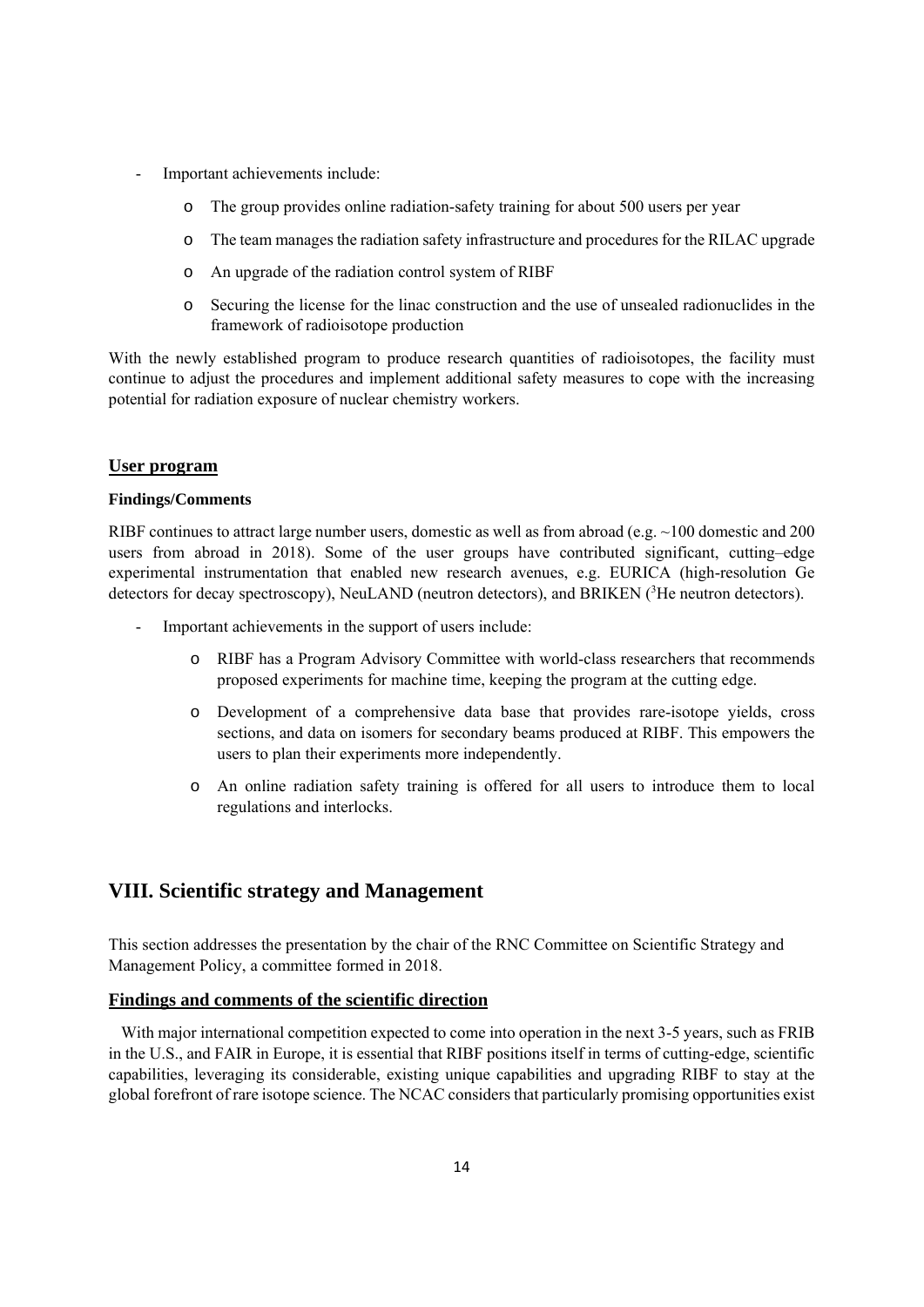with the Rare RI-ring for mass measurements and reaction studies, the SCRIT RIB-electron scattering facility, as well as utilization of multiple primary and rare isotope beams in parallel.

NCAC congratulates RNC on their plan to bring to a successful completion the missions of the multi-decade long, highly productive, international centers at BNL and RAL. RBRC's legacy is a worldwide high-energy QCD community that drives the twenty-first century study of the fundamental structure of matter. The RIKEN-RAL muon facility has established muon technique as one of the most useful tools in modern condensed matter science.

#### **Recommendation:**

 **NCAC strongly advises RNC to regularly evaluate scientific opportunities which build on these RIKEN investments or leverage these unique mechanisms for international collaboration and investment.**

The overall strategy for future RNC research will maintain a priority on the theme of Nuclear Science in the Cosmos while extending research in nuclear and hadron dynamics with reaction studies related to nuclear transmutation, production of SHE and new isotopes, as well as opening a new research area within the RNC on strangeness physics and cold dense matter, while pursuing plans for facility upgrades and a new accelerator initiative for nuclear transmutation.

A new chief scientist recently hired at the CPR will focus on hypernuclear physics with experiments planned at FAIR and HIAF, charting a new direction in hadronic physics. At the same time, the current hadronic physics program within RNC is focusing its efforts on J-PARC.

#### **Recommendation:**

 **NCAC strongly encourages the development of a coherent collaborative program between CPR and RNC in hadronic physics, with an appropriate balance in pursuing scientific opportunities at FAIR, HIAF, and J-PARC.**

A new RIBF theory group in modern low-energy nuclear theory, located at the RIBF building, will be established, which will provide leadership and support for the world-class experimental RIBF program**.**

#### **Recommendation:**

 **The NCAC strongly recommends to rapidly move forward with the RNC's initiative to recruit a prominent nuclear theorist to build an RIBF theory group, in order to secure a broad and internationally highly competitive nuclear theory program that provides support and intellectual guidance for RIBF**.

The RNC rightly focuses its scientific strategy and goals on "Nuclear Science in the Cosmos". The NCAC recognizes that the various astrophysical topics (e.g. r-process, SN Ia, kilonovae, etc.) are best addressed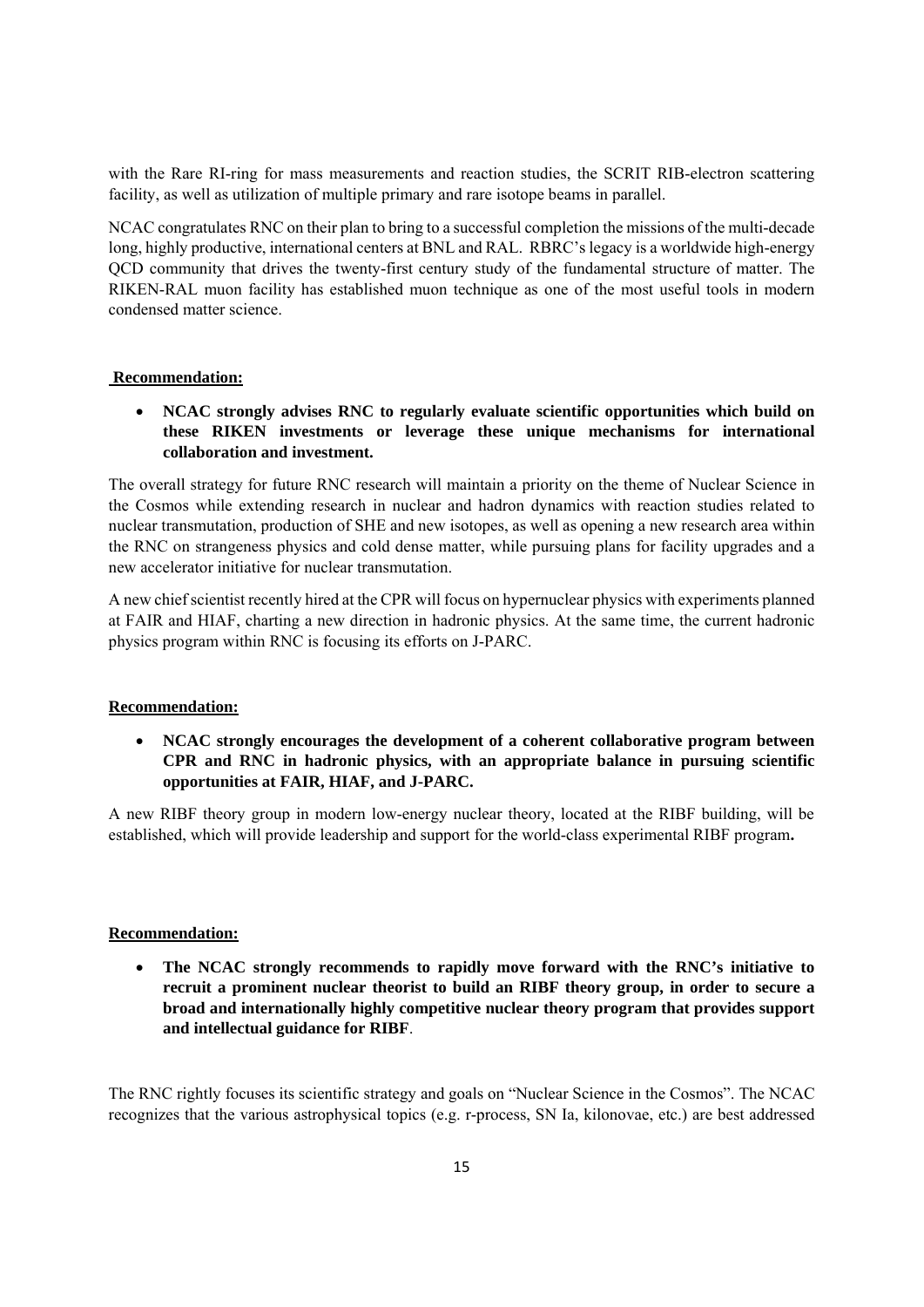through a different mix of approaches. This includes experiments with RIBs at RNC and various theoretical studies from nuclear physics to astrophysical modelling, while linking these RNC activities to various efforts of the larger astrophysics community, such as various astronomical observation and astrophysical modelling.

#### **Recommendation:**

 **NCAC recommends that RNC optimize the coordination and organization of the activities of its astrophysics related efforts in order to maximize scientific impact on specific topics related to the Nuclear Science in the Cosmos.**

#### **Findings and comments on the management and organizational structure**

 RNC has transitioned within the RIKEN structure from a Research Infrastructure Center to a Strategic Research Center. As such, the RNC should address global and societal needs and RNC's mission and research program already addresses select topics in energy, health, climate and sustainability. The transmutation research activities and the establishment of the Accelerator Application Research Division indicate an increased focus on societal needs, which NCAC strongly endorses.

 RNC is facing a generational change over the next years. NCAC strongly emphasizes the timely appointment of successors in leadership positions. It is essential that the necessary expertise for research as well as the accelerator and facility operations be maintained.

 NCAC considers the RIBF upgrade as the highest priority for the future of RNC, while at the same time encouraging RIKEN to provide support for a significant increase in the annual RIBF operation time so that RNC can remain competitive globally.

#### **Findings and comments on the RIBF upgrade and the post ImPACT activities**

 NCAC acknowledges that the scientific strategy to choose superconducting technology for the SRC and RI beamlines has been successful in delivering very stable and reliable beams for various experiments, leading to outstanding scientific results. NCAC strongly supports the plans that the RIBF program remains the main/core program at RNC for the foreseeable future.

The RIBF upgrade program is proposed for the accelerator complex, cyclotrons, RI beam lines and experimental facilities as a near future program at RNC, based on the current excellent performance developed over the past twelve years of operation for nuclear science and its applications.

RNC should prioritize the realization of the intensity upgrade as a near future program, targeting an increase of factor 10 in Uranium beam intensity, with charge stripper rings to be added.

The energy efficiency for accelerator operation needs to be continuously improved in parallel with the beam intensity increase. In the longer time scale, the beam recycling technology development should be important as a unique concept as proposed.

The ImPACT program is recognized as an important science program, with a mid- and long-term scope, to connect fundamental research to society with maximizing the RNC RIBF capability to provide fundamental data key to the understanding of the transmutation mechanism and guidelines for its further development.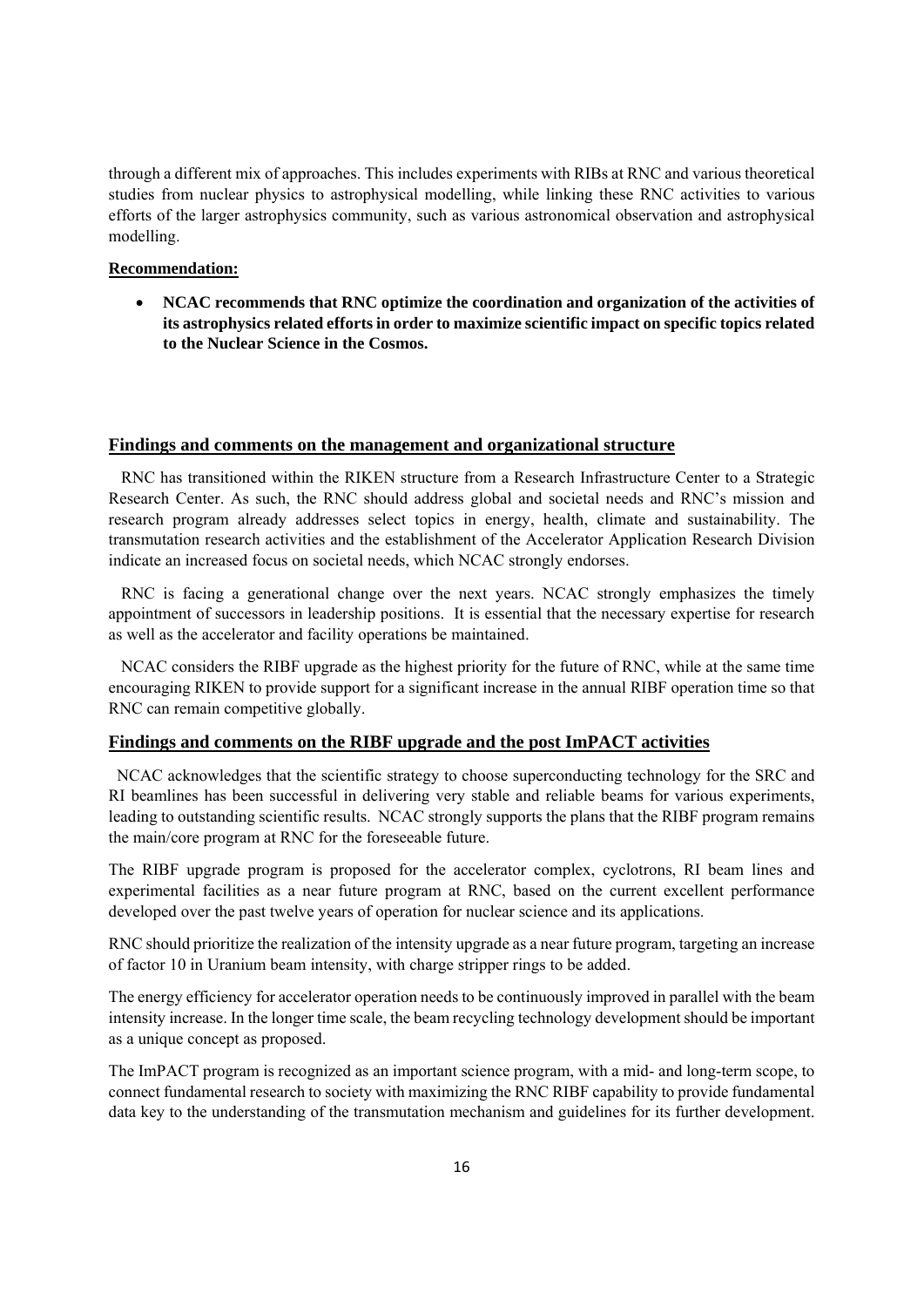NCAC acknowledges the importance of basic R&D for advanced accelerator technology to drastically reduce nuclear waste as an important output.

NCAC highly appreciates the progress made by RNC on accelerator applications and knowledge transfer and encourages the continuation of these efforts.

#### **Recommendations:**

- **Establish/realize the RIBF upgrade program with the highest priority and continue efforts to improve the energy efficiency in the facility operation.**
- **Proceed with the transmutation program as an important R&D effort and extend scientific leadership to connect basic research to the needs of society, as a long-term future program, in cooperation with appropriate other partners.**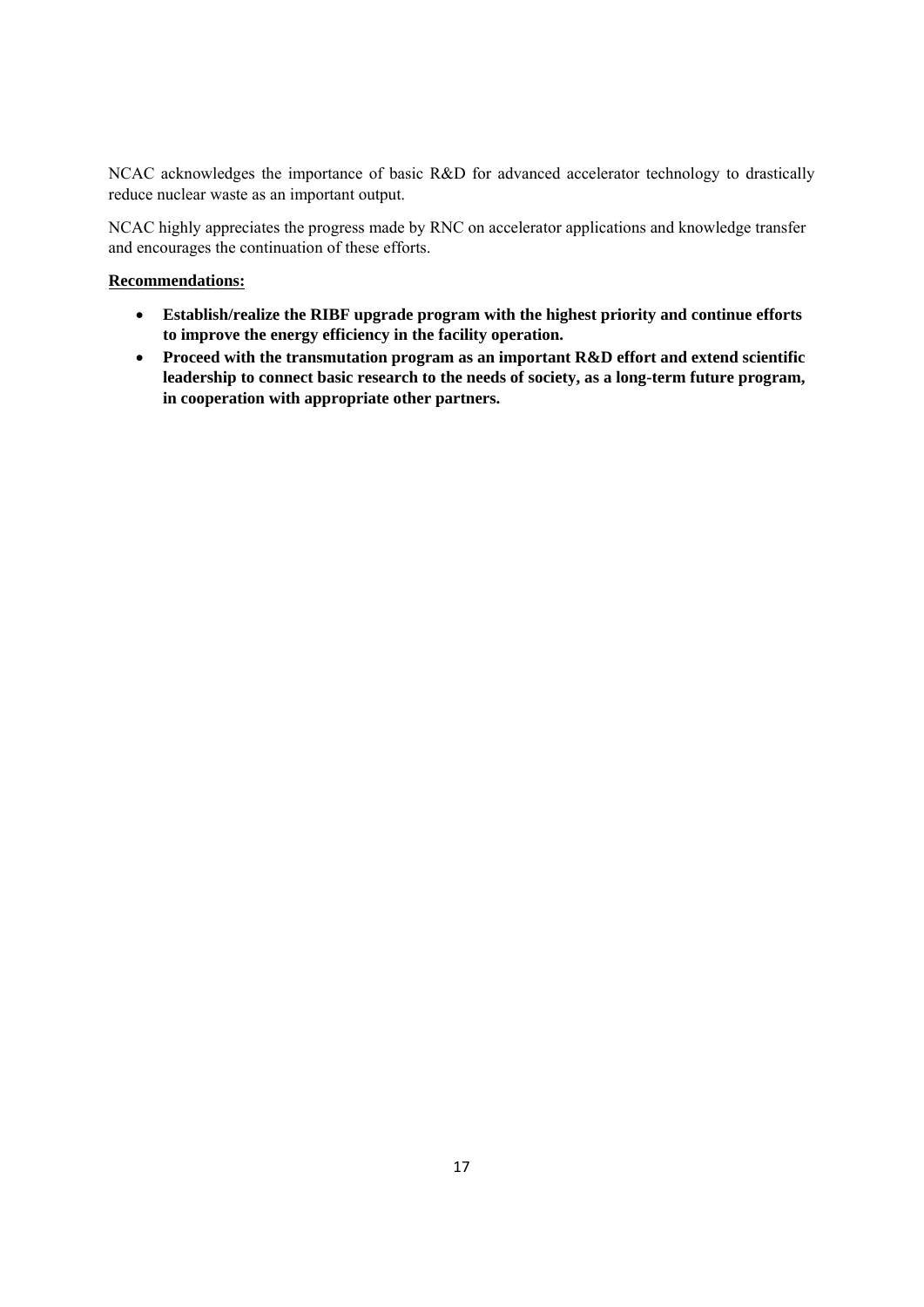# **Recommendations from NCAC to President Hiroshi Matsumoto**

| [Research] RIKEN Nishina Center has fully achieved its ambitious goals and is regarded as a world class research center, thank<br>to its RIBF facility, with the presently unrivaled intensities worldwide and variety of rare-isotope beams across the nuclear char<br>combined with state-of-the-art experimental equipment – provided locally as well as contributed from abroad.<br>The super heavy element program is in full bloom and RBRC continues to be a world-leading center for the high-energy study of<br>[Contributions to society] NCAC strongly supports the ImPACT program which is recognized as an important<br>science program, with a mid- and long-term scope, to connect fundamental research to society with maximizing the RNC<br>RIBF capability to provide fundamental data key to the understanding of the transmutation mechanism.<br>NCAC acknowledges the importance of basic R&D for advanced accelerator technology to drastically reduce nuclear waste as a<br>NCAC highly appreciates the progress made by RNC on accelerator applications (Mutation genesis, Radio-Isotopes) and<br>knowledge transfer and encourages the continuation of these efforts.<br>[Consistency with 7-year plan] RNC has successfully accomplished its core mission and aligned its strategy with the current 7-<br>year plan goals. RNC has improved its research base, make widely available its world-class facility to the international scientific<br>community. This statement is illustrated by the following results and projects.<br>-World class research on SHE, towards element 119 and Nuclear astrophysics,<br>-ImPACT program and beyond to contribute to important societal issues in environment and energy, via transmutation research |                                                                                                                                                                                                                                                                                                                                                                                                                                                                                                                                                                                                                  |  |  |  |  |
|--------------------------------------------------------------------------------------------------------------------------------------------------------------------------------------------------------------------------------------------------------------------------------------------------------------------------------------------------------------------------------------------------------------------------------------------------------------------------------------------------------------------------------------------------------------------------------------------------------------------------------------------------------------------------------------------------------------------------------------------------------------------------------------------------------------------------------------------------------------------------------------------------------------------------------------------------------------------------------------------------------------------------------------------------------------------------------------------------------------------------------------------------------------------------------------------------------------------------------------------------------------------------------------------------------------------------------------------------------------------------------------------------------------------------------------------------------------------------------------------------------------------------------------------------------------------------------------------------------------------------------------------------------------------------------------------------------------------------------------------------------------------------|------------------------------------------------------------------------------------------------------------------------------------------------------------------------------------------------------------------------------------------------------------------------------------------------------------------------------------------------------------------------------------------------------------------------------------------------------------------------------------------------------------------------------------------------------------------------------------------------------------------|--|--|--|--|
| [Strengths (internal/positive)]<br>RILAC for Super Heavy Element associated to state of months (up to now 3-5 months' operation/year).<br>the art experimental equipment.<br>- The personnel system reform in JFY2018 has<br>enabled the indefinite-term employment of staff<br>supporting the facility operation, providing more<br>stability.<br>- Strong user communities (Universities and domestic<br>/overseas institutions) and brain circulation.                                                                                                                                                                                                                                                                                                                                                                                                                                                                                                                                                                                                                                                                                                                                                                                                                                                                                                                                                                                                                                                                                                                                                                                                                                                                                                                | [Weaknesses (internal/negative)]<br>- World leading high-power accelerator RIBF and new - Operating budget of RIBF insufficient, needs to cover a minima of 6<br>- Mobility of human resources due to change in personnel system and<br>aging of some key leaders in Accelerators and Research Staff.<br>- Aging deterioration of RIBF's core equipment.<br>-New Chief Scientist recruitment in Hadron Physics at RIKEN(CPR)<br>and RNC Subnuclear system division strategy goals should to be aligned                                                                                                           |  |  |  |  |
| [Opportunities (external/positive)]<br>- Discovery of new elements/ isotopes and nuclear<br>transmutation research at RIBF.<br>- Unique astrophysics programs and strengthen the<br>links to nuclear astrophysics experiment, theory, and<br>modeling.<br>- Strong opportunities for RNC (or RIKEN) to define<br>its strategy in order to maximize the benefit of<br>accelerator applications to society (Nuclear<br>Transmutation, medical use of short-lived radio<br>isotopes, Ion beam Breeding).                                                                                                                                                                                                                                                                                                                                                                                                                                                                                                                                                                                                                                                                                                                                                                                                                                                                                                                                                                                                                                                                                                                                                                                                                                                                    | [Threats (external/negative)]<br>- With major international competition expected to come into operation<br>in the next 3-5 years, such as FRIB in the U.S., and FAIR in Europe,<br>RIBF leadership may be challenged in cutting-edge scientific<br>capabilities.<br>- Investment budget not at the level needed to ensure competitive<br>upgrade plan and operation of new experimental instruments at RIBF.<br>- Considering the strong competition among international rare isotope beam<br>facilities, building an RIBF theory group and ensuring strong leadership in<br>nuclear theory at RIBF is critical. |  |  |  |  |
|                                                                                                                                                                                                                                                                                                                                                                                                                                                                                                                                                                                                                                                                                                                                                                                                                                                                                                                                                                                                                                                                                                                                                                                                                                                                                                                                                                                                                                                                                                                                                                                                                                                                                                                                                                          | QCD.<br>important output.<br>and resources through practical application.<br>-Developments of applications of heavy ion beams in the areas of agriculture, industry and RI medicine.                                                                                                                                                                                                                                                                                                                                                                                                                             |  |  |  |  |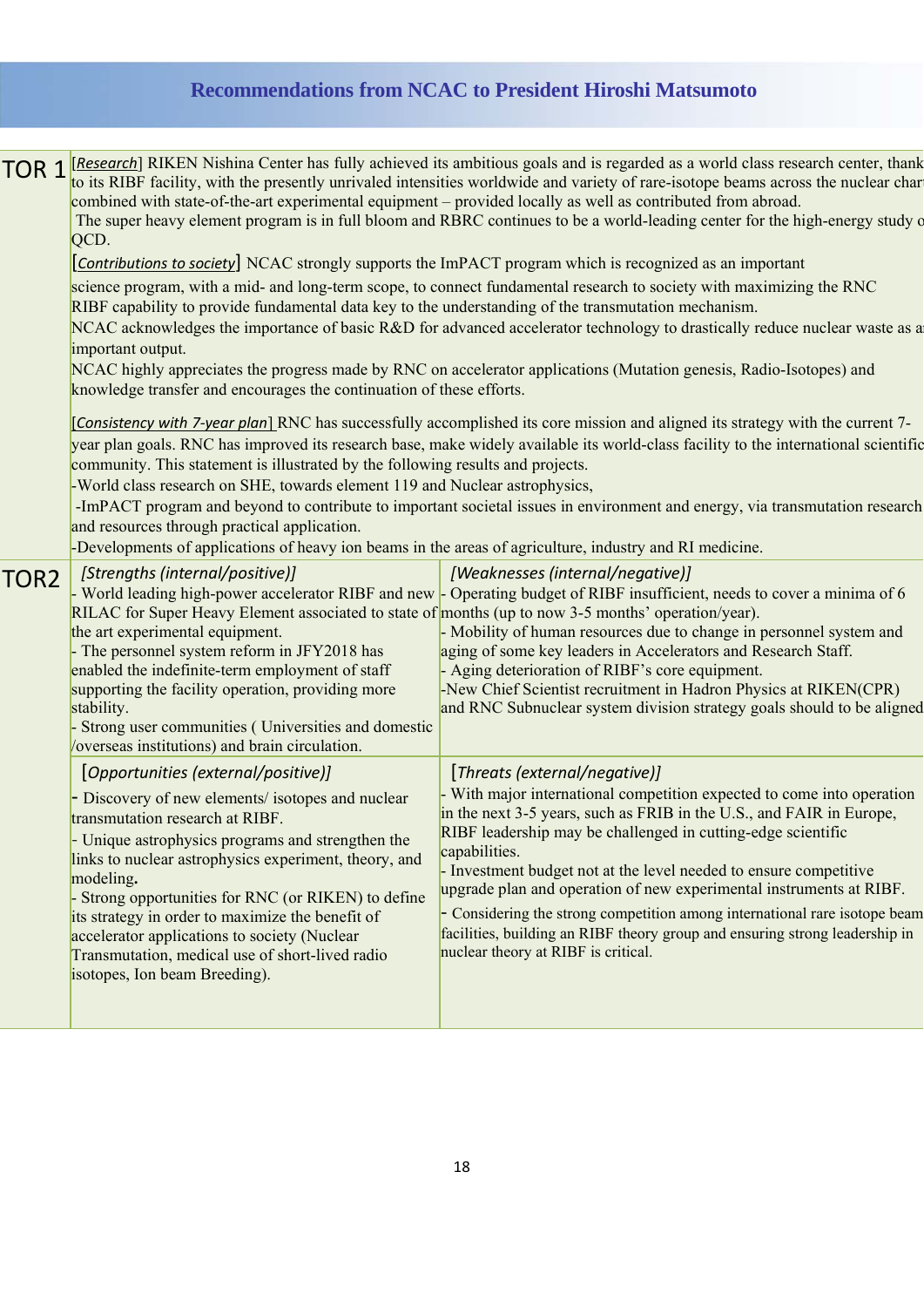| [Collaborations/S&T Hub]<br>- NCAC recommends that RNC optimize the coordination and organization of the activities in astrophysics in order                                                                                                                                                                                    |  |  |  |  |  |  |
|---------------------------------------------------------------------------------------------------------------------------------------------------------------------------------------------------------------------------------------------------------------------------------------------------------------------------------|--|--|--|--|--|--|
| to maximize scientific impact on specific topics related to the Nuclear Science in the Cosmos.                                                                                                                                                                                                                                  |  |  |  |  |  |  |
| - NCAC recommends to strengthen connections to university groups in accelerator science and to attract students to work on<br>the unique RIBF intensity upgrade projects.                                                                                                                                                       |  |  |  |  |  |  |
| - Establish strong collaborations with appropriate partners for key technologies for the accelerator and target systems.<br>-RIKEN may consider implementing their excellent expertise in muon science to condensed matter science community through                                                                            |  |  |  |  |  |  |
| RIKEN-CEMS.                                                                                                                                                                                                                                                                                                                     |  |  |  |  |  |  |
| - RNC (or RIKEN) should strengthen collaboration with related organizations to the maintenance of a platform for stable supply<br>of short-lived radio isotopes and development of the network.                                                                                                                                 |  |  |  |  |  |  |
| - The Ion Beam Breeding, a very visible and productive application of RNC. The group may become a "Hub" of activity of<br>mutagenomics for society.                                                                                                                                                                             |  |  |  |  |  |  |
| [Internationalization]                                                                                                                                                                                                                                                                                                          |  |  |  |  |  |  |
| - NCAC strongly encourages the development of a coherent collaborative program between CPR and RNC in hadronic physics,<br>with an appropriate balance in pursuing scientific opportunities at FAIR, HIAF, and J-PARC.                                                                                                          |  |  |  |  |  |  |
| - NCAC recommends that RBRC should remain an active, international center for high-energy QCD until the full scientific<br>output of sPHENIX is realized.                                                                                                                                                                       |  |  |  |  |  |  |
| - RNC is encouraged to regularly evaluate scientific opportunities which build on RIKEN investments overseas or leverage these<br>unique mechanisms for international collaboration and investment.                                                                                                                             |  |  |  |  |  |  |
| <b>Results of PI Evaluations-Overview</b>                                                                                                                                                                                                                                                                                       |  |  |  |  |  |  |
| - NCAC has discussed this matter at length and concluded that it is not in a position to carry out an informed<br>evaluation of individual PIs. We are unfamiliar with the process of internal evaluation and are not comfortable with<br>making global statements that could be open to misinterpretation in individual cases. |  |  |  |  |  |  |
|                                                                                                                                                                                                                                                                                                                                 |  |  |  |  |  |  |

# **For the Nishina Center Advisory Council**

 **Sydney Gales** 

 $\mathcal{A}$ 

 **Chair of NCAC**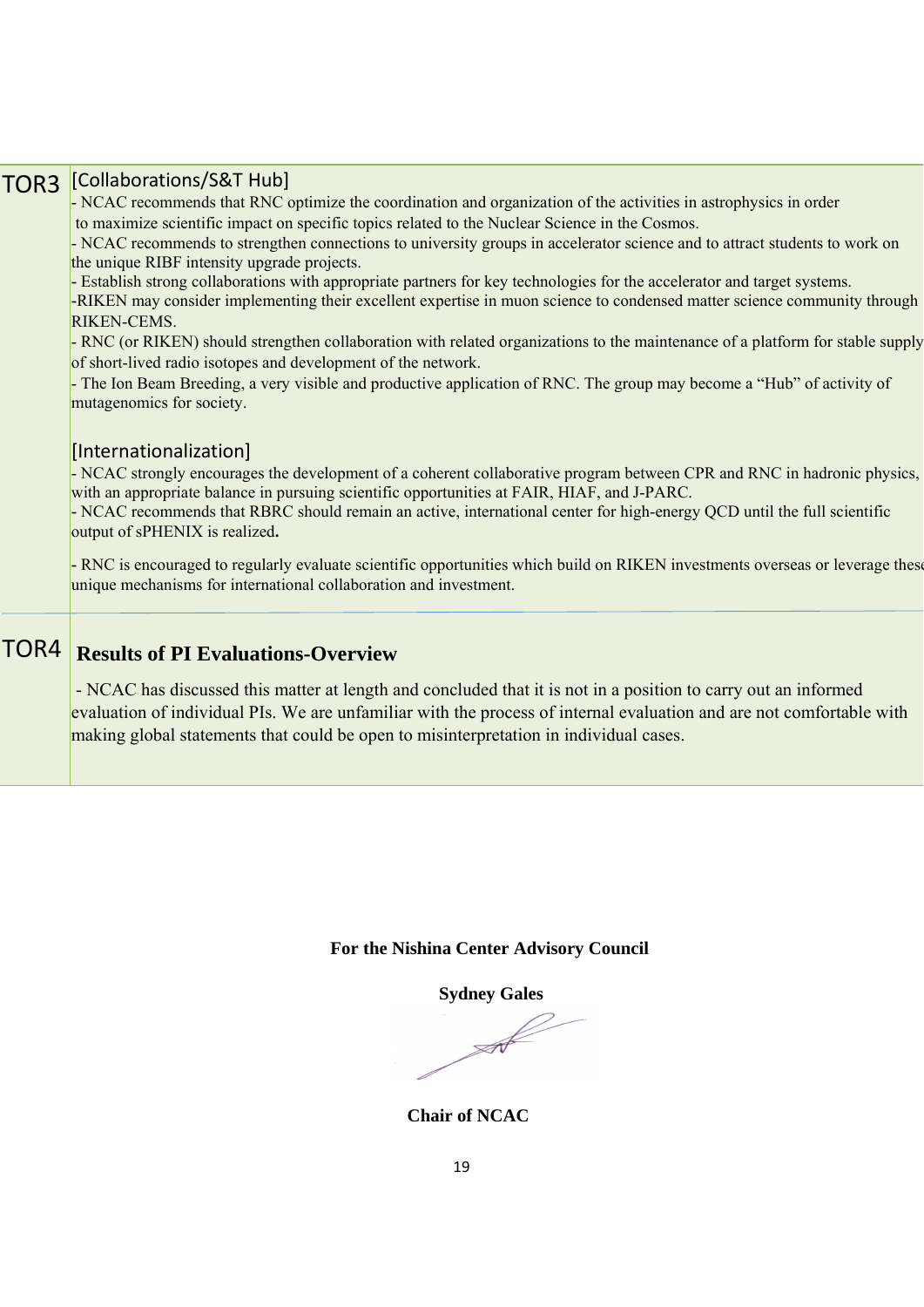# **X. Annexes**

# **Annex I: Agenda of the NCAC meeting June 24-26 2019**

# **June 24(Monday)**

| 15:00(90)          | <b>Welcome address, Explanation of Terms of Reference,</b>    |
|--------------------|---------------------------------------------------------------|
|                    | <b>Introduction of members,</b>                               |
|                    | Overview of the Nishina Center Koyasu En'yo                   |
| 16:30(30)<br>En'yo | Response to the last NCAC recommendations by the RNC director |
| 17:00(80)          | <b>Closed session</b>                                         |
| 18:20 Reception    |                                                               |
|                    | 20:00 Back to hotel                                           |

# **June 25(Tuesday)**

| 9:00      | Report on research activities (overview and highlights)            |  |  |  |  |  |
|-----------|--------------------------------------------------------------------|--|--|--|--|--|
|           | <b>Nuclear Science and Transmutation Research Division</b>         |  |  |  |  |  |
| 9:00(50)  | <b>RIBF</b> Sakurai                                                |  |  |  |  |  |
| 9:50(30)  | <b>ImPACT</b><br>Otsu / Okuno                                      |  |  |  |  |  |
| 10:20(15) | <b>Morimoto</b><br><b>Superheavy Elements</b>                      |  |  |  |  |  |
| 10:35(30) | <b>Nuclear Astrophysics</b><br>Tamagawa / Motizuki                 |  |  |  |  |  |
| 11:05(15) | <b>Coffee break</b>                                                |  |  |  |  |  |
|           | <b>Sub-nuclear System Research Division</b>                        |  |  |  |  |  |
| 11:20(40) | <b>Theory</b><br><b>Hatsuda</b>                                    |  |  |  |  |  |
| 12:00(30) | <b>Accelerator Applications Research Division</b><br>Abe / Haba    |  |  |  |  |  |
| 12:30(60) | Lunch (reviewers only)                                             |  |  |  |  |  |
| 13:30(90) | <b>Research Facility Development Division Kamigaito / Wakasugi</b> |  |  |  |  |  |
| 15:00(15) | <b>Coffee break</b>                                                |  |  |  |  |  |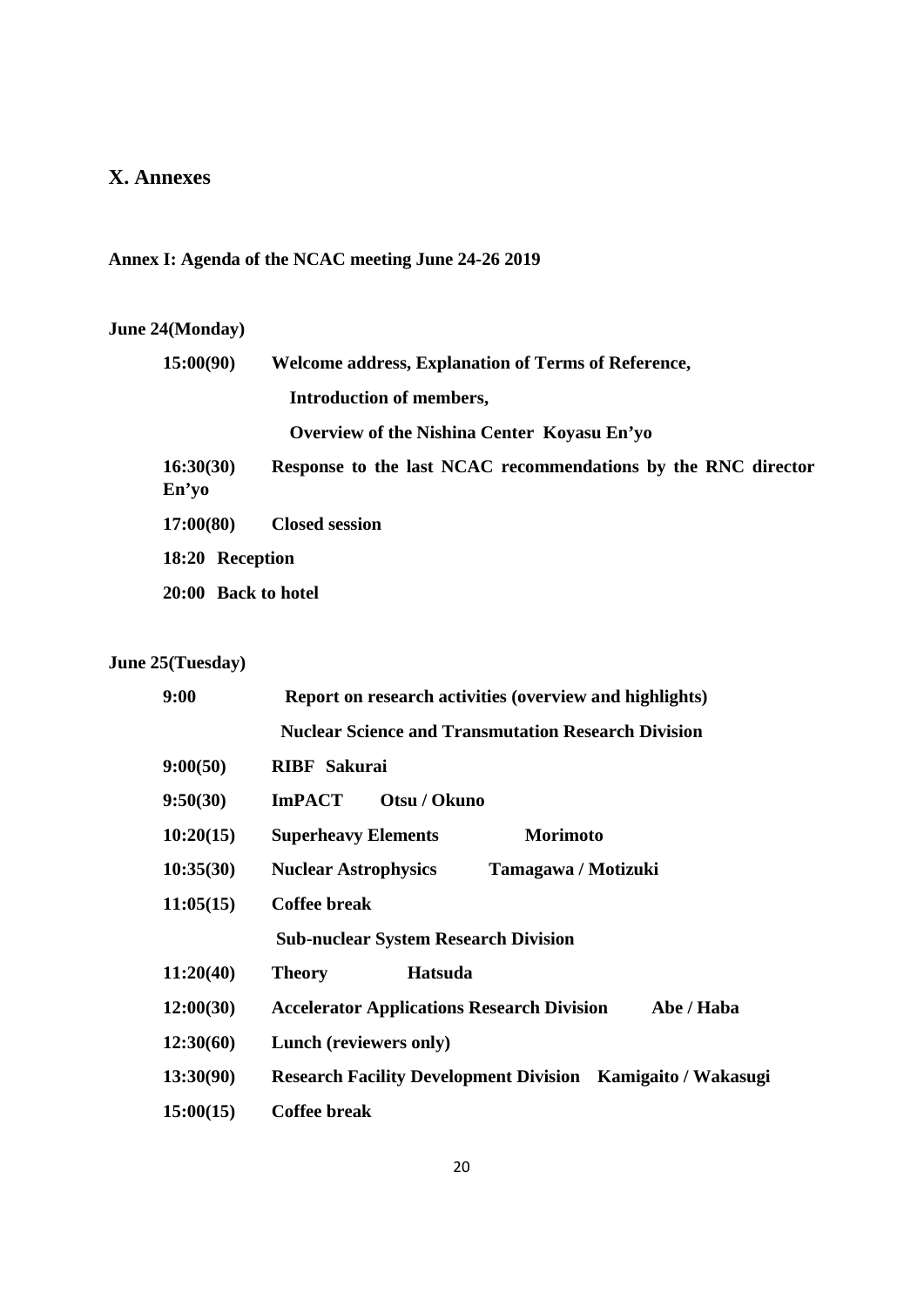# **Sub-nuclear System Research Division**

- **15:15(50) Subnuclear System Research Iwasaki**
- **16:05(20) RBRC SRC Report Milner**
- **16:25(15) RAL Iwasaki**
- **16:40(80) Closed Session**
- **18:30 Back to hotel**
- **19:30 Dinner**

# **June 26(Wednesday)**

| 9:00(20)     | <b>Safety Management Group Tanaka</b>                                                                         |
|--------------|---------------------------------------------------------------------------------------------------------------|
| 9:20(60)     | The RNC Committee on Scientific Strategy and Management Policy<br><b>Report by the Chair</b><br><b>Uesaka</b> |
| 10:20(120)   | <b>Closed Session</b>                                                                                         |
| 12:20(60)    | Lunch                                                                                                         |
| 13:20(30)    | <b>Facility Tour (Those who are interested only)</b>                                                          |
| 13:50(240)   | <b>Closed Session</b>                                                                                         |
| 17:50(60)    | <b>Summary and closeout</b><br><b>Gales</b>                                                                   |
| 18:50        | End of the meeting, Back to hotel                                                                             |
| 19:50 Dinner |                                                                                                               |
|              |                                                                                                               |

**June 27 (Thursday) Checkout-Departure**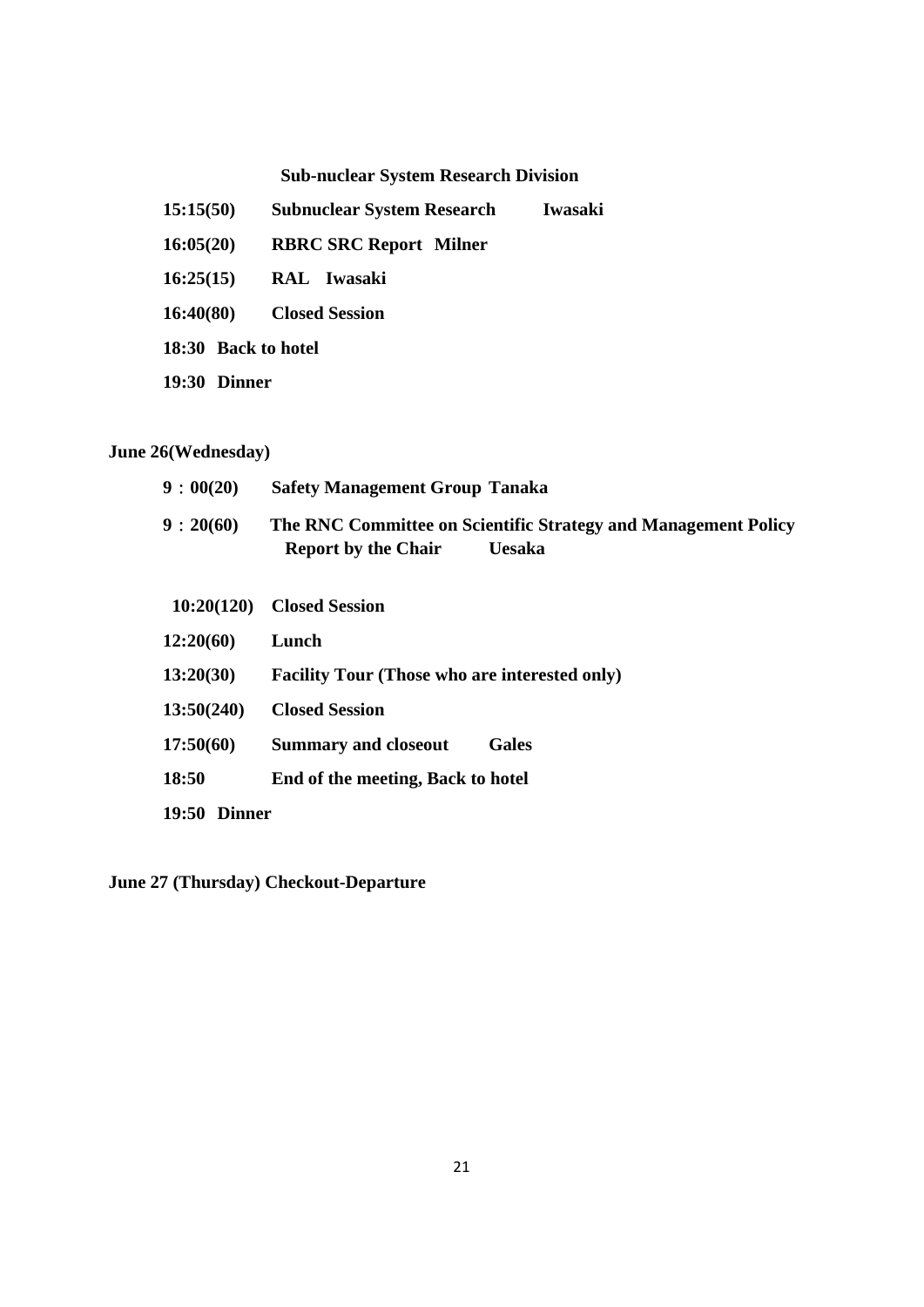| Annex II: List of the members of Nishina Center Advisory Committee (NCAC 2019) |  |  |  |
|--------------------------------------------------------------------------------|--|--|--|
|--------------------------------------------------------------------------------|--|--|--|

|                | 5th Center for Nishina Center<br><b>Advisory Council</b> |                      |                                                   |                                                                                                                 |                                 |                        |
|----------------|----------------------------------------------------------|----------------------|---------------------------------------------------|-----------------------------------------------------------------------------------------------------------------|---------------------------------|------------------------|
|                | Date: $2019/06/24$ ~<br>2019/06/26                       |                      |                                                   |                                                                                                                 |                                 |                        |
|                |                                                          |                      |                                                   |                                                                                                                 |                                 |                        |
|                | Chair/<br>Vice-<br>Chair/<br><b>Member</b>               | <b>Name</b>          | <b>Title</b>                                      | <b>Affiliation</b>                                                                                              | <b>Scientific</b><br>background | <b>Email</b>           |
| 1              | Chair                                                    | Sydney<br>Galès      | Scientific<br>Director<br>Director of<br>Research | The Academy of<br>Europe<br>PHYSICS &<br><b>ENGINEERING</b><br><b>SCIENCES</b>                                  | <b>Nuclear Reaction</b><br>Exp. | gales@ipno.in2p3.fr    |
| $\overline{2}$ | member                                                   | Richard G.<br>Milner | Professor /<br>Director                           | Department of<br>Physics /<br>Laboratory for<br>Nuclear Science,<br>Massachusetts<br>Institute of<br>Technology | Cold QCD                        | milner@mit.edu         |
| 3              | member                                                   | Reiner<br>Krücken    | Deputy<br>Director                                | <b>TRIUMF</b>                                                                                                   | Nuclear Exp.                    | reinerk@triumf.ca      |
| 4              | member                                                   | Akira<br>Yamamoto    | emeritus<br>professor                             | <b>High Energy</b><br>Accelerator<br>Research<br>Organization  <br><b>KEK</b>                                   | Accelerator                     | akira.yamamoto@cern.ch |
| 5              | member                                                   | Hidenori<br>Takagi   | Director /<br>Professor<br>Dr.                    | Department of<br>Quantum<br>Materials, Max-<br>Planck Institute<br>for Solid State<br>Research                  | Interdisciplinary               | h.takagi@fkf.mpg.de    |
| 6              | member                                                   | Alexandra<br>Gade    | Professor<br>and Chief<br>Scientist               | Michigan State<br>University                                                                                    | Nuclear<br>Structure Exp.       | gade@nscl.msu.edu      |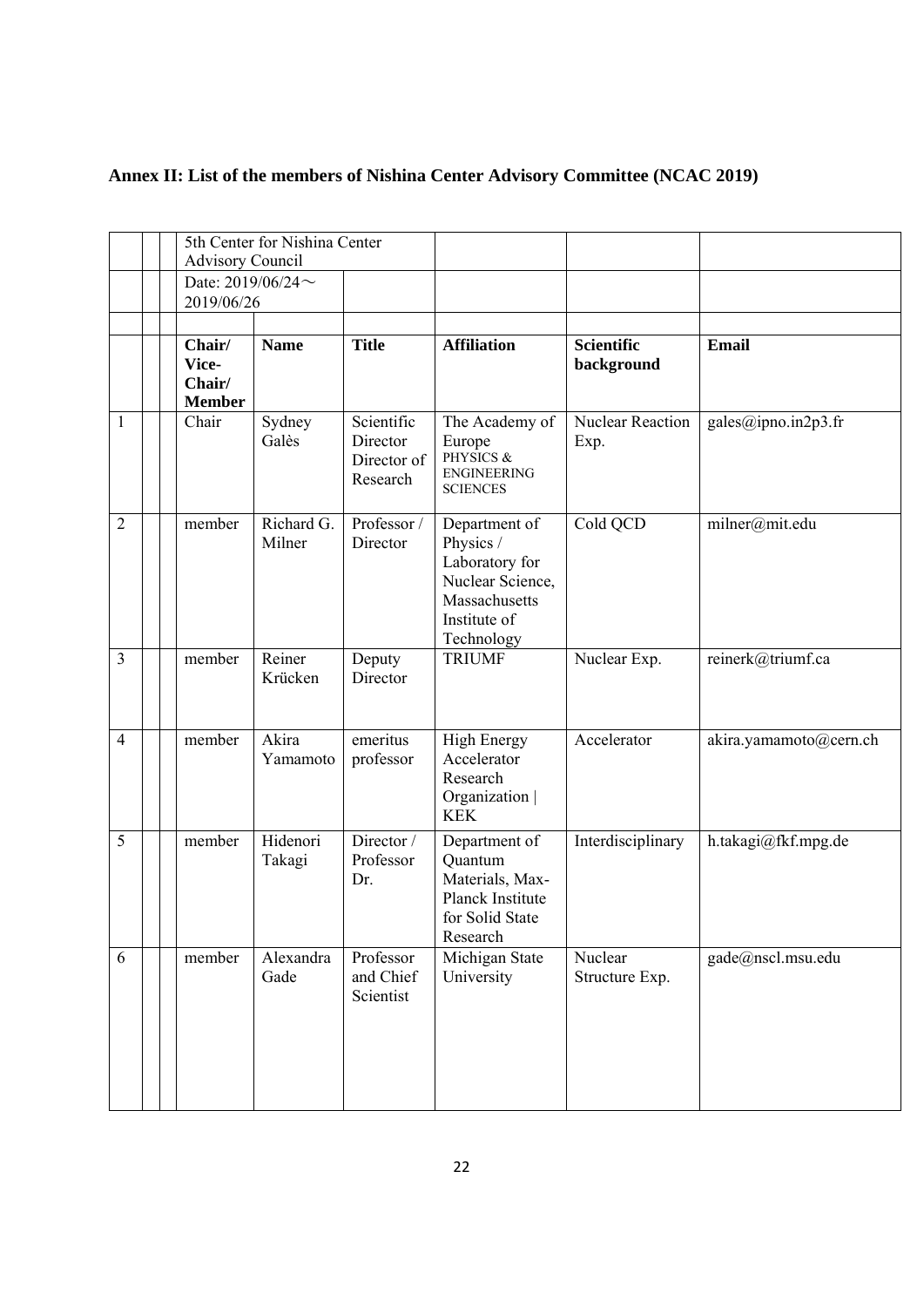| $\overline{7}$ | member | Tomofumi<br>Nagae          | Professor                    | Division of<br>Physics and<br>Astronomy,<br>Graduate School<br>of Science,<br>Kyoto<br>University                                                                                  | Hadron,<br>Hyperon,<br>Hypernuclei<br>Exp. | nagae@scphys.kyoto-<br>u.ac.jp     |
|----------------|--------|----------------------------|------------------------------|------------------------------------------------------------------------------------------------------------------------------------------------------------------------------------|--------------------------------------------|------------------------------------|
| 8              | member | Hushan<br>Xu               | Director                     | Institute of<br>Modern Physics,<br>Chinese<br>Academy of<br>Sciences (IMP)                                                                                                         | Nuclear<br>Mutation                        | hushan@impcas.ac.cn                |
| 9              | member | Oliver<br>Kester           | Associate<br>Lab<br>Director | Accelerator<br>Division,<br><b>TRIUMF</b>                                                                                                                                          | Accelerator                                | okester@triumf.ca                  |
| 10             | member | Achim<br>Schwenk           | Professor                    | Technische<br>Universität<br>Darmstadt                                                                                                                                             | Theory                                     | schwenk@physik.tu-<br>darmstadt.de |
| 11             | member | Atsushi<br>Tanaka          | Vice<br>Director             | Quantum Beam<br>Science<br>Research<br>Directorete<br>Kansai Photon<br>Science Institute<br>National<br>Institutes for<br>Quantum and<br>Radiological<br>Science and<br>Technology | Interdisciplinary                          | tanaka.atsushi@qst.go.jp           |
| 12             | member | Roland<br>Diehl            | Professor.<br>Dr.            | Max Planck<br>Institute for<br>Extraterrestrial<br>Physics                                                                                                                         | Nuclear<br>Astrophysics                    | rod@mpe.mpg.de                     |
| 13             | member | Alinka<br>Lépine-<br>Szily | Professor                    | Departamento<br>de Física<br>Nuclear<br>Universidade de<br>Sao Paulo                                                                                                               | Nuclear Exp.                               | alinka@if.usp.br                   |